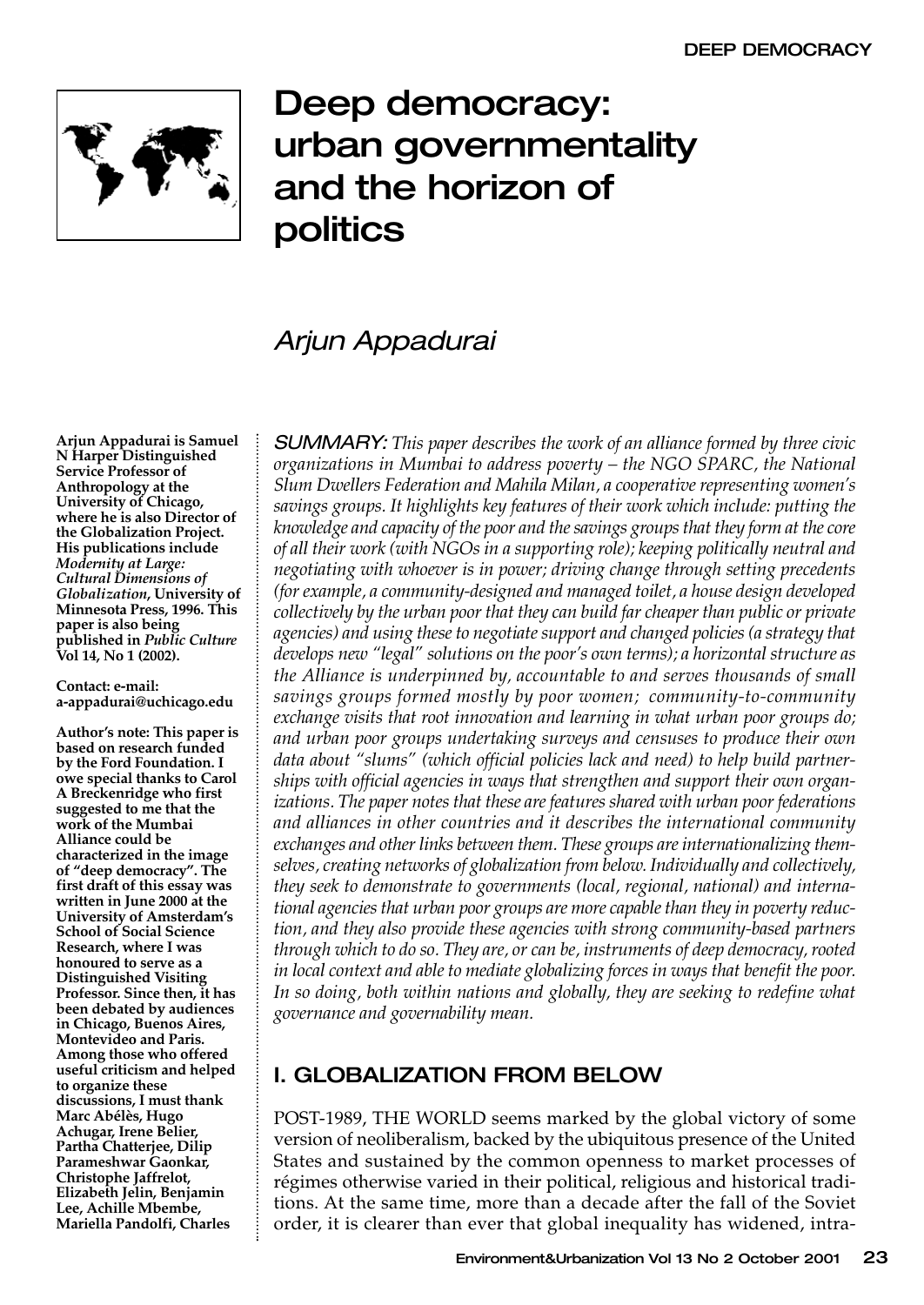national warfare has vastly outpaced international warfare (thus leading some observers to suggest the image of a Cold Peace) and various forms of violent ethnicization seem to erode the possibilities of sustainable pluralism. All this in a period that has also witnessed increased flows of financial capital across national boundaries, and innovations in electronic communications and information storage technologies. The paradoxes abound and have led to the proliferation of new theories of civilizational clash and of global gaps between safe and unsafe physical zones and geographical spheres. Fears of cyber-apartheid mix with hopes for new opportunities for inclusion and participation.

In this confusion, now exacerbated by the knowledge that neither the most recent innovations in communications nor the defeat of the Soviet Union have created the conditions for global peace or equity, two great paradigms for enlightenment and equity seem to have become exhausted. One is the Marxist vision, in all its global variants, which promised some sort of politics of class-based internationalism premised on class struggle and the transformation of bourgeois politics by proletarian will. This is an internationalist vision that nevertheless requires the architecture of the nation state as the site of effective struggle against capital and its agents. In this sense, Marxism was, politically speaking, realist. The other grand vision, salient after 1945, was that of modernization and development, with its associated machinery of Western lending, technical expertise and universalist discourses of education and technology transfer, and its target polity of the nationally based electoral democracy. This vision, born in such experiments as the Marshall Plan, has been subjected to intense criticism on numerous scores but the starkest challenge it faces is presented by the fact that today, over half a century after the Bretton Woods accords, more than half of the world's population lives in severe poverty.

In this context, a variety of other visions of emancipation and equity now circulate globally, often at odds with the nationalist imagination. Some are culturalist and religious, some diasporic and non-territorial, some bureaucratic and managerial. Almost all of these recognize that non governmental actors are here to stay and somehow need to be made part of new models of global governance and local democracy.

The alliances and divisions in this new global political economy are not always easy to predict or understand. But among the many varieties of grassroots political movements, at least one broad distinction can be made. On the one hand are groups that have opted for armed, militarized solutions to their problems of inclusion, recognition and participation. On the other are those that have opted for a politics of partnership-partnership, that is, between traditionally opposed groups such as states, corporations and workers. The alliance of housing activists whose story occupies the bulk of this essay belongs to the latter group and is part of the emergent process through which the physics of globalization is being creatively redeployed.

### II. THE STORY

WHAT FOLLOWS IS a preliminary analysis of an urban activist movement with global links. The setting is the city of Mumbai, in the state of Maharashtra, in western India. The movement consists of three partners and its history as an alliance goes back to 1987. The three partners have different histories. The Society for the Promotion of Area Resource

**Taylor and Peter van der Veer. In a separate vein, I owe thanks to various members and supporters of the Alliance in India and the Shack/Slum Dwellers International network for their critical support and encouragement of the research process and in the direction of the first draft: Arputham Jockin, Srilatha Batliwala, Somsook Boonyabancha, William Cobbett, Celine D'Cruz, Ellen Schaengold, Marjolijn Wilmink and Patrick Wakely, in addition to Joel Bolnick, Sundar Burra, Diana Mitlin, Ruth McLeod and Sheela Patel, whose own draft papers have helped me to get a more balanced picture of the Alliance's activities.**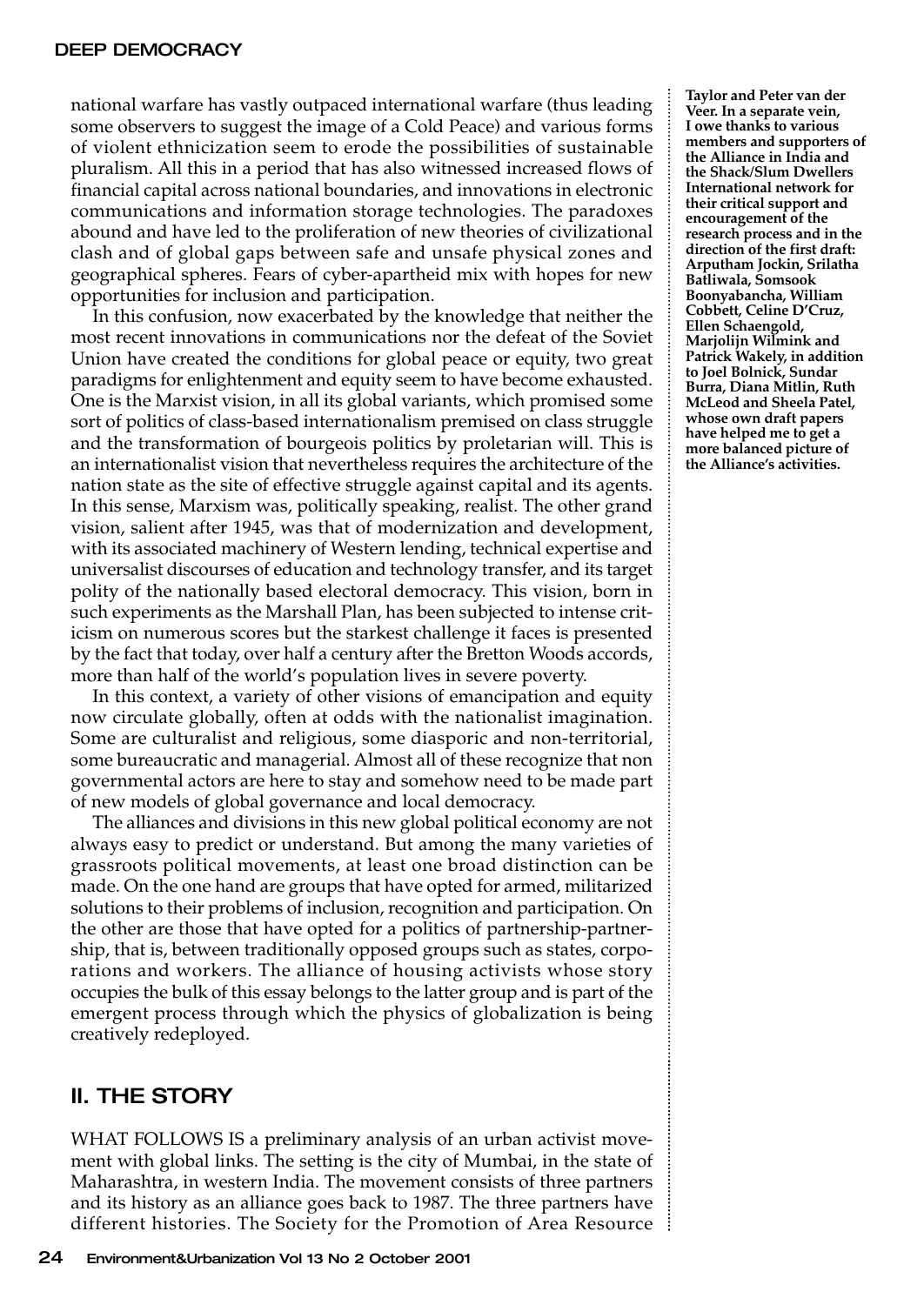#### DEEP DEMOCRACY

Centres, or SPARC, is an NGO formed by social work professionals in 1984 to work with problems of urban poverty in Mumbai. NSDF, the National Slum Dwellers Federation, is a powerful grassroots organization established in 1974 and is a CBO, or community-based organization, that also has its historical base in Mumbai. Finally, Mahila Milan is an organization of poor women, set up in 1986, with its base in Mumbai and a network throughout India, focused on women's issues in relation to urban poverty and concerned especially with local and self-organized savings schemes among the very poor. All three organizations, which refer to themselves collectively as the Alliance, are united in their concern with gaining secure tenure of land, adequate and durable housing and access to elements of urban infrastructure, notably to electricity, transport, sanitation and allied services. The Alliance also has strong links to Mumbai's pavement dwellers and to its street children, whom it has organized into an organization called Sadak Chaap (Street Imprint), which has its own social and political agenda. Of the six or seven non-state organizations working directly with the urban poor in Mumbai, the Alliance has by far the largest constituency, the highest visibility in the eyes of the state and the most extensive networks in India and elsewhere in the world.

This paper is an effort to understand how this came to be, by looking at the horizon of politics created by the Alliance and by seeing how it has articulated new relations with urban governmentality. It is part of a larger ongoing study of how grassroots movements are finding new ways to combine local activism with horizontal, global networking. It is also, methodologically speaking, a partial effort to show how the anthropological study of globalization can move from an ethnography of locations to one of circulations. In my conclusion, I use the story of this particular network to discuss why it is useful to speak of "deep democracy" as a concept of wider potential use in the study of globalization.

# III. THEORETICAL POINTS OF ENTRY

THREE THEORETICAL PROPOSITIONS underlie this presentation of the story of the Alliance in Mumbai.

First, I assume, on the basis of my own previous work $(1)$  and that of several others from a variety of disciplinary perspectives,<sup>(2)</sup> that globalization is producing new geographies of governmentality. Specifically, we are witnessing new forms of globally organized power and expertise within the "skin" or "casing" of existing nation states.<sup>(3)</sup> One expression of these new geographies can be seen in the relationship of "cities and citizenship", (4) in which wealthier "world cities" increasingly operate like city states in a networked global economy, increasingly independent of regional and national mediation, and where poorer cities – and the poorer populations within them – seek new ways of claiming space and voice. Many large cities, such as Mumbai, display the contradictions between these ideal types and combine high concentrations of wealth (tied to the growth of producer services) and even higher concentrations of poverty and disenfranchisement. Movements among the urban poor, such as the one I document here, mobilize and mediate these contradictions. They represent efforts to reconstitute citizenship in cities. Such efforts take the form, in part, of what I refer to as "deep democracy".

Second, I assume that the nation state system is undergoing a profound and transformative crisis. Avoiding here the sterile terms of the debate

1. Appadurai, Arjun (1996), *Modernity at Large: Cultural Dimensions of Globalization*, University of Minnesota Press, Minneapolis; also Appadurai, Arjun (2000), "Grassroots globalization and the research imagination", *Public Culture* 12, pages 1-19; and Appadurai, Arjun (2001), "Spectral housing and urban cleansing: notes on millennial Mumbai", *Public Culture* 12, pages 627-651.

2. Castells, Manuel (1996), *The Rise of the Network Society*, Blackwell, Cambridge, Massachusetts; also Held, David (1995), *Democracy and the Global Order: From the Modern State to Cosmopolitan Governance*, Stanford University Press, Stanford, California; Giddens, Anthony (2000), *Runaway World: How Globalization is Reshaping Our Lives*, Routledge, New York; and Rosenau, James N (1997), *Along the Domestic-Foreign Frontier: Exploring Governance in a Turbulent World*, Cambridge University Press, Cambridge.

3. Sassen, Saskia (2000), "Spatialities and temporalities of the global: elements for a theorization", *Public Culture* 12, pages 215-232.

4. Appadurai, Arjun and James Holston (1999), "Introduction: cities and citizenship" in Holston, James (editor), *Cities and Citizenship*, Duke University Press, Durham, North Carolina.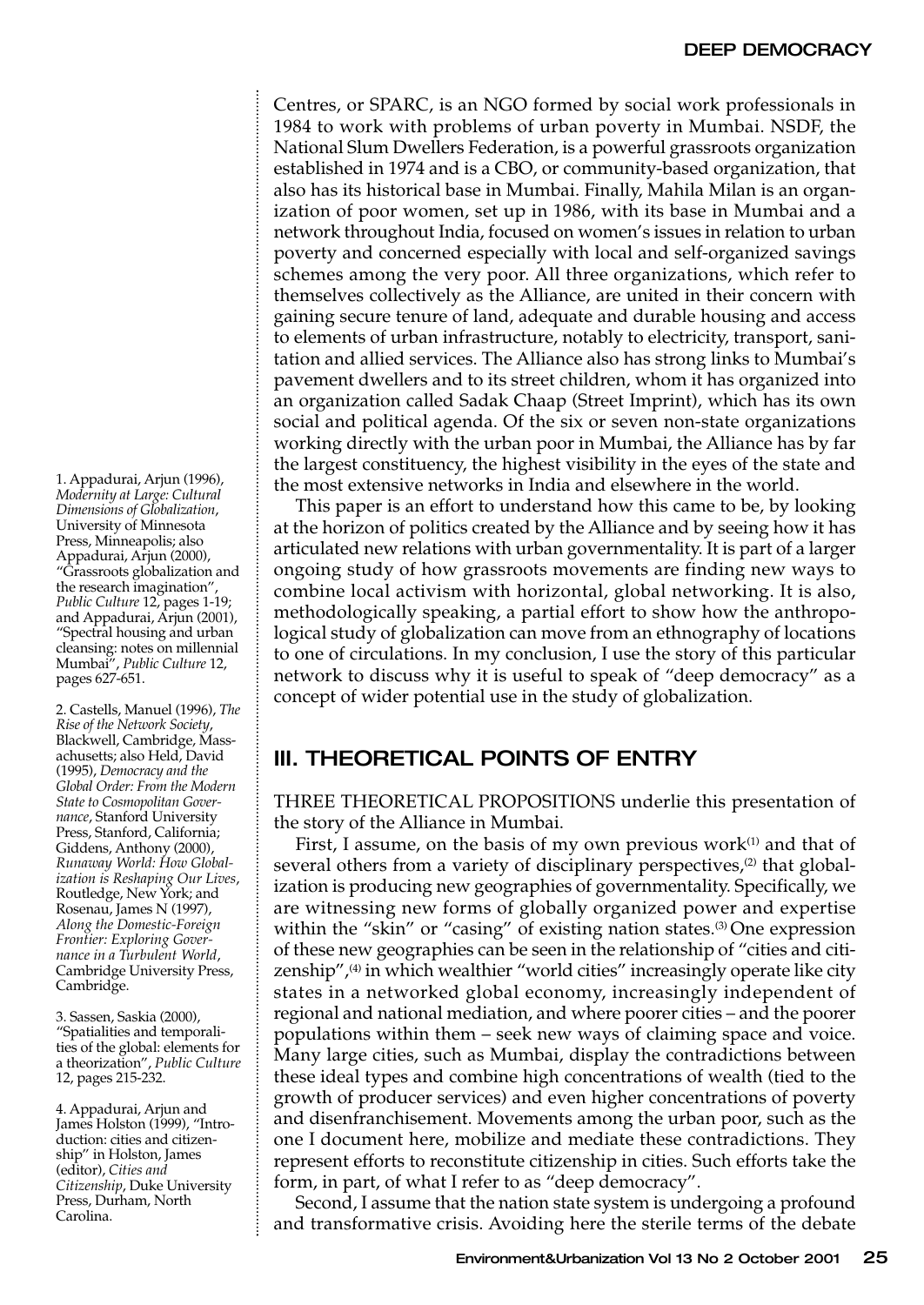about whether or not the nation state is ending (a debate to which I myself earlier contributed), I nevertheless wish to affirm resolutely that the changes in the system are deep, if not graspable as yet, in a simple theory. I suggest that we see the current crisis as one of redundancy rather than, for example, as one of legitimization.<sup>(5)</sup> By using the term "redundancy", I mean to connect several processes that others have identified with different states and regions and in different dimensions of governance. Thus, in many parts of the world, there has been undoubted growth in a "privatization" of the state in various forms, sometimes produced by the appropriation of the means of violence by non-state groups. In other cases, we can see the growing power in some national economies of multilateral agencies such as the World Bank and the International Monetary Fund, sometimes indexed by the voluntary outsourcing of state functions as part of the neoliberal strategies that have become popular worldwide since 1989. In yet other cases, activist NGOs and citizens' movements have appropriated significant parts of the means of governance.

Third, I assume that we are witnessing a notable transformation in the nature of global governance in the explosive growth of non-government organizations of all scales and varieties in the period since 1945, a growth fueled by the linked development of the United Nations system, the Bretton Woods institutional order and, especially, the global circulation and legitimization of the discourses and politics of "human rights". Together, these developments have provided a powerful impetus to democratic claims by non-state actors throughout the world. There is some reason to worry about whether the current framework of human rights is serving mainly as the legal and normative conscience B or the legal/bureaucratic lubricant B of a neo-liberal, marketized political order. But there is no doubt that the global spread of the discourse of human rights has provided a huge boost to local democratic formations. In addition, the combination of this global efflorescence of non-governmental politics with the multiple technological revolutions of the last 50 years has provided much energy to what has been called "cross-border activism" through "transnational advocacy networks". (6) These networks provide new horizontal modes for articulating the deep democratic politics of the locality, creating hitherto unpredicted groupings: examples may be "issuebased" – focused on the environment, child labour or AIDS – or "identity-based" – feminist, indigenous, gay, diasporic. The Mumbai-based movement discussed here is also a site of such cross-border activism.

Together, these three points of entry allow me to describe the Mumbai Alliance of urban activists as part of an emergent political horizon, global in its scope, that presents a post-Marxist and post-developmentalist vision of how the global and the local can become reciprocal instruments in the deepening of democracy.

# IV. SETTING: MUMBAI IN THE 1990s

I HAVE RECENTLY completed a lengthy examination of the transformation of Mumbai's cultural economy since the 1970s, with an emphasis on the brutal ethnic violence of December 1992-January 1993. $\sigma$  That essay contains a relatively detailed analysis of the relationships between the politics of right-wing Hindu nationalism – seen mostly in the activities of India's major urban xenophobic party, the Shiva Sena – the political economy of de-industrialization and the spectral<sup>(8)</sup> politics of housing in

6. Keck, Margaret E and Kathryn Sikkink (1998), *Activists Beyond Borders: Advocacy Networks in International Politics*, Cornell University Press, Ithaca, New York.

7. See reference 1, Appadurai (2001).

8. The term "spectral" is intended to capture the ghostly way in which the materialities of housing for the poor meet their aspirations and fantasies about the possibilities for such housing.

÷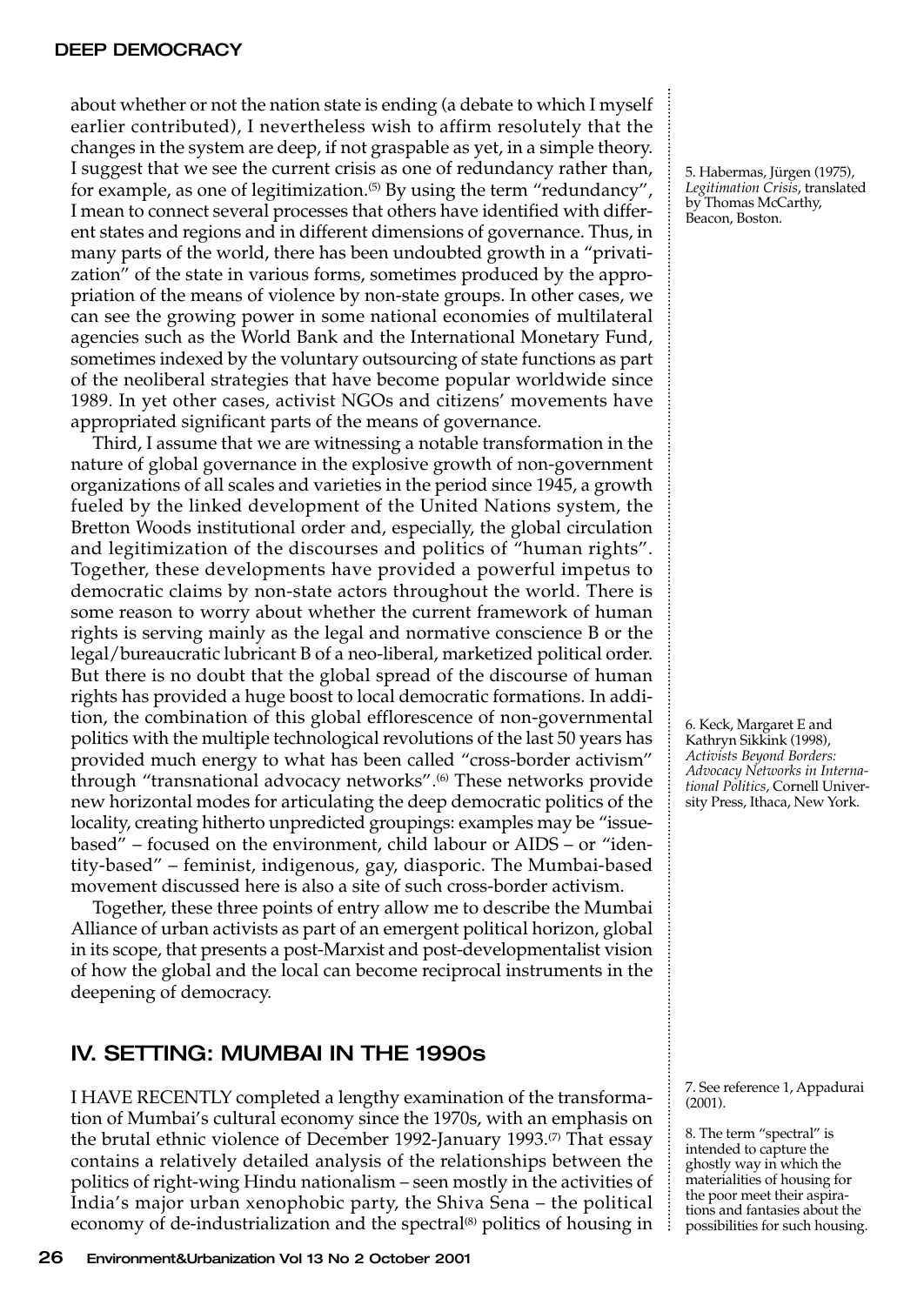Mumbai. I analyze the steady expansion of anti-Muslim politics by the Shiva Sena, the radical inequality in access to living space in the city and the transformation of its industrial economy into a service economy. I argue that Mumbai became a perfect site for the violent rewriting of national geography as urban geography through a paroxysmal effort to eliminate Muslims from its public sphere and its commercial world.

I will not retell that story here but I will review some major facts about Mumbai in the 1990s that are not widely known. Mumbai is the largest city in a country, India, whose population has just crossed the one billion mark (one-sixth of the world's population). The city's population is at least 12 million (more, if we include the growing edges of the city and the population of the twin city, New Mumbai, that has been built across Thane Creek). This means a population totalling 1.2 per cent of one-sixth of the world's population. Not a minor case, in itself.

Here follow some facts about housing in Mumbai on which there is a general consensus. About 40 per cent of the population (about 6 million persons) live in slums or other degraded forms of housing (the term "slum" is a formally defined settlement category in India and its use here follows that designation). Another 5-10 per cent are pavement dwellers. Yet, according to one recent estimate, slum dwellers occupy only 8 per cent of the city's land, which totals about 43,000 hectares. The rest of the city's land is either industrial, middle- and high-income housing or vacant land in the control of the city, the state (regional and federal) or private owners. The bottom line is 5-6 million poor people living in sub-standard conditions in 8 per cent of the land area of a city smaller than the two New York City boroughs of Manhattan and Queens. This huge and constricted population of insecurely or poorly housed people has negligible access to essential services, such as running water, electricity and ration cards for food staples.

Equally important, this population – which we may call "citizens without a city" – are a vital part of the urban workforce. Some of them occupy the respectable low end of white-collar organizations and others the menial low end of industrial and commercial concerns. But many are engaged in temporary, physically dangerous and socially degrading forms of work. This latter group, which may well comprise 1-2 million people in Mumbai, are best described, in the striking phrase of Sandeep Pendse,<sup>(9)</sup> as Mumbai's "toilers" rather than as its proletariat, workingclass or labouring classes – all designations that suggest more stable forms of employment and organization. These toilers, the poorest of the poor in the city of Mumbai, work in menial occupations, almost always on a daily or piecework basis. They are cart pullers, rag pickers, scullions, sex workers, car cleaners, mechanics' assistants, petty vendors, small-time criminals and temporary workers in petty industrial jobs requiring dangerous physical work, such as ditch digging, metal-hammering, truckloading and the like. They often sleep in (or on) their places of work, insofar as their work is not wholly transient in character. While men form the core of this labour pool, women and children work wherever possible, frequently in ways that exploit their sexual vulnerability. To take just one example, Mumbai's gigantic restaurant and food service economy is almost completely dependent on a vast army of child labour.

Housing is at the heart of the lives of this army of toilers. Their everyday life is dominated by ever present forms of risk. Their temporary shacks may be demolished. Their slumlords may push them out through force or extortion. The torrential monsoons may destroy their fragile shel-

9. Pendse, Sandeep (1995), "Toil, sweat and the city" in Patel, Sujata and Alice Thorner (editors), *Bombay: Metaphor for Modern India*, Oxford University Press, Bombay.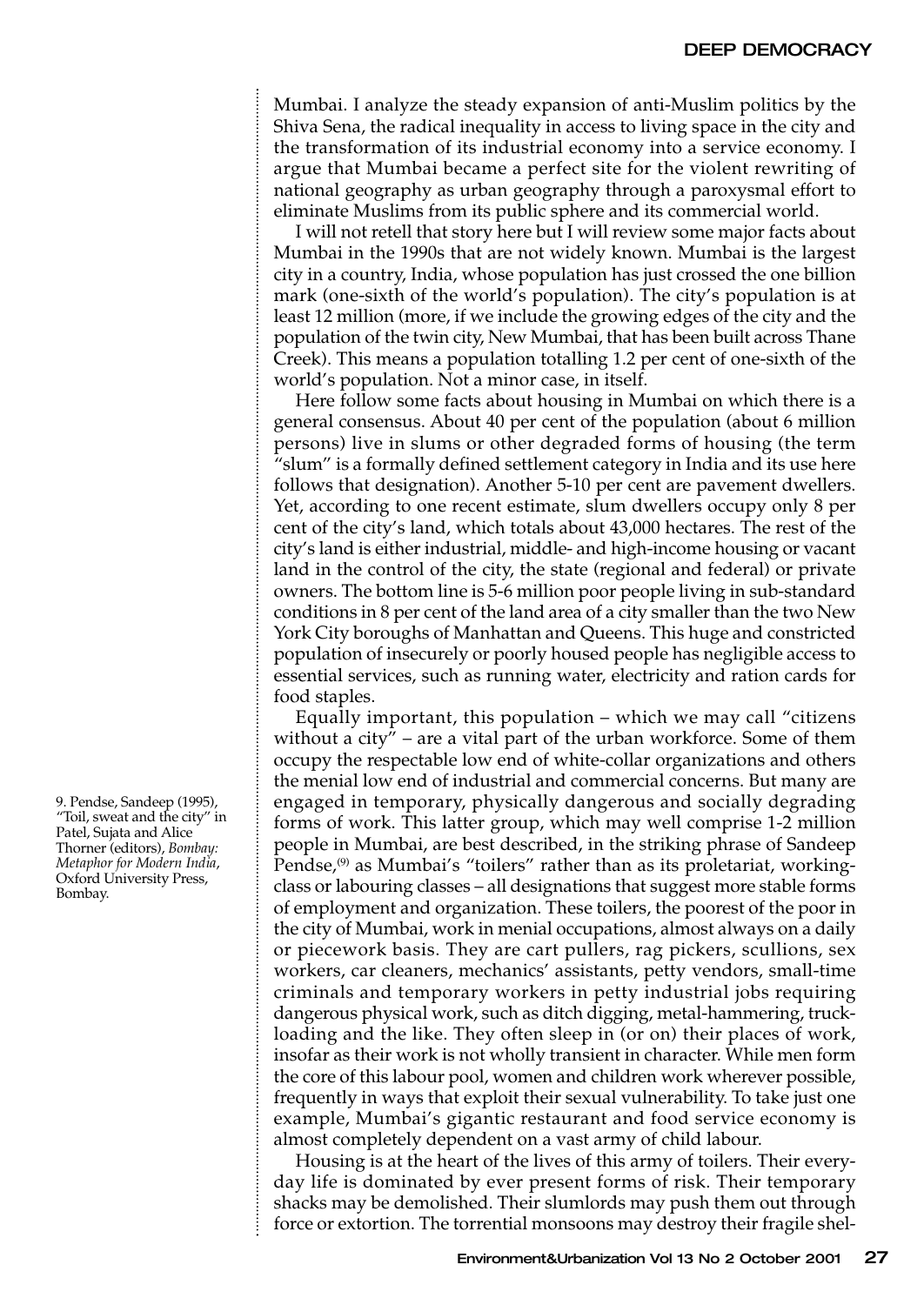ters and their few personal possessions. Their lack of sanitary facilities increases their need for doctors to whom they have poor access. And their inability to document their claims to housing may snowball into a general invisibility in urban life, making it impossible for them to claim any rights to such things as rationed foods, municipal health and education facilities, police protection and voting rights. In a city where ration cards, electricity bills and rent receipts guarantee other rights to the benefits of citizenship, the inability to secure claims to proper housing and other political handicaps reinforce one another. Housing – and its lack – are the stage for the most public drama of disenfranchisement in Mumbai. In fact, it can be argued that housing is the single most critical site of this city's politics of citizenship.

This is the context within which the activists I am working with are making their interventions, mobilizing the poor and generating new forms of politics. The next three sections of this essay are about various dimensions of this politics: of its vision, its vocabularies and its practices.

#### V. THE POLITICS OF PATIENCE

IN THIS SECTION, I give a sketch of the evolving vision of the Alliance of SPARC, Mahila Milan and the National Slum Dwellers Federation as it functions within the complex politics of space and housing in Mumbai. Here, a number of broad features of the Alliance are important.

First, given the diverse social origins of the three groups that are involved in the Alliance, their politics awards a central place to negotiation and consensus-building. SPARC is led by professionals with an Anglophone background, connections to state and corporate élites in Mumbai and beyond, and strong ties to global funding sources and networking opportunities. However, SPARC was born in 1984 in the specific context of work undertaken by its founders – principally a group of women trained in social work at the Tata Institute for the Social Sciences – among poor women in the neighbourhood of Nagpada. This area has a diverse ethnic population and is located between the wealthiest parts of south Mumbai and the increasingly difficult slum areas of central and north Mumbai. Notable among SPARC's constituencies was a group of predominantly Muslim ex-sex trade workers from central Mumbai, who later became the cadre of another partner in the Alliance, Mahila Milan. The link between the two organizations dates from Mahila Milan's founding around 1986, which received support from SPARC.

The link with the NSDF, an older and broader-based slum dwellers' organization, was also made in the late 1980s. The leadership of the three organizations cuts across the lines between Hindus, Muslims and Christians and is explicitly secularist in outlook. In a general way, SPARC contributed technical knowledge and élite connections to state authorities and the private sector. NSDF, through its leader, Arputham Jockin (who himself has a background in the slums), and his activist colleagues, brought a radical brand of grassroots political organization in the form of the "federation" model, to be discussed later in this essay. Mahila Milan brought the strength of poor women who had learned the hard way how to deal with the police, municipal authorities, slumlords and real-estate developers on the streets of central Mumbai but had not previously had any real incentive to organize politically.

These three partners still have distinct styles, strategies and functional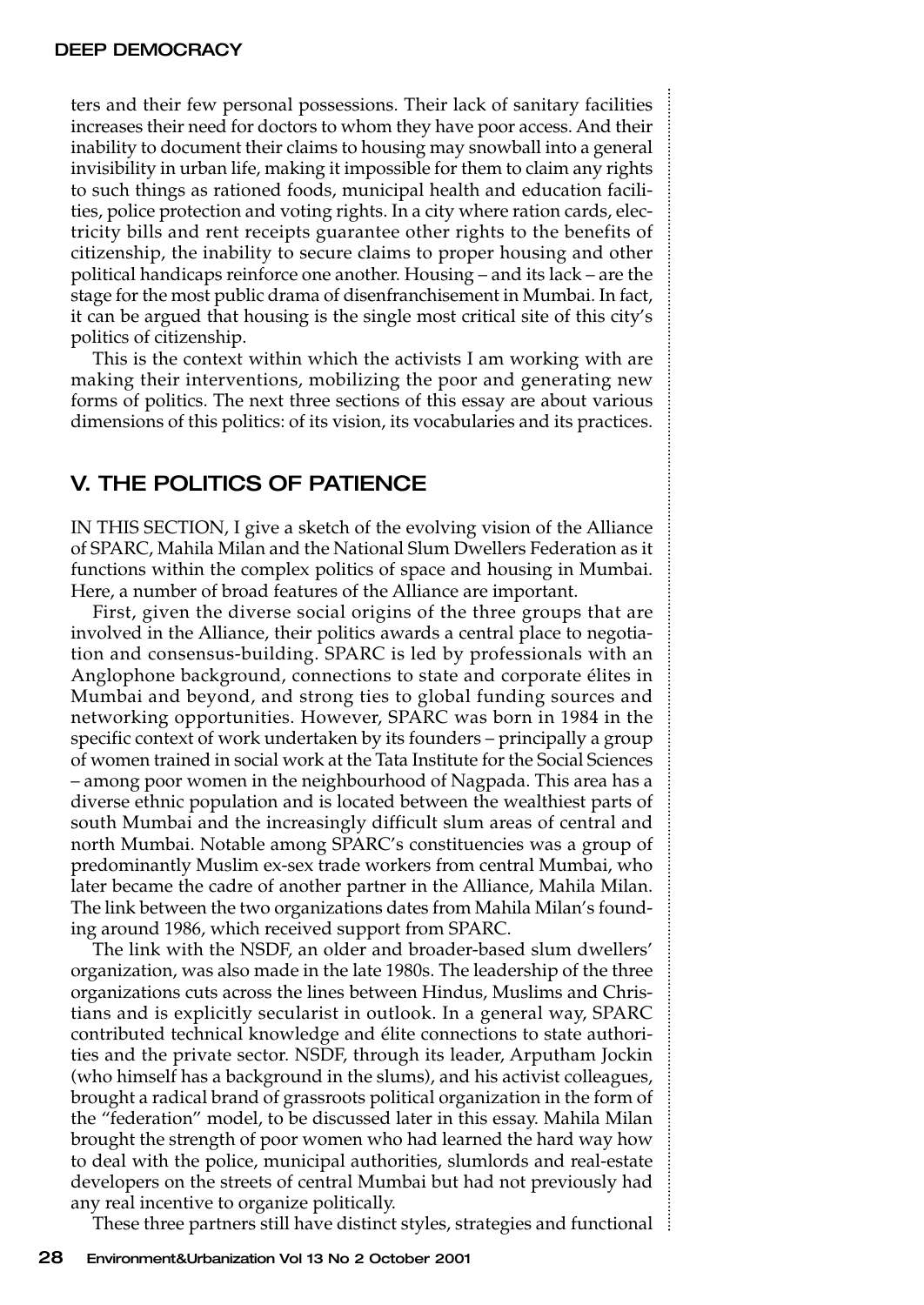characteristics. But they are committed to a partnership based on a shared ideology of risk, trust, negotiation and learning among their key participants. They have also agreed upon a radical approach to the politicization of the urban poor that is fundamentally populist and anti-expert in strategy and flavour. The Alliance has evolved a style of pro-poor activism that consciously departs from earlier models of social work, welfare and community organization (an approach akin to that pioneered by Saul Alinsky in the United States). Instead of relying on the model of an outside organizer who teaches local communities how to hold the state to its normative obligations to the poor, the Alliance is committed to methods of organization, mobilization, teaching and learning that build on what the poor themselves know and understand. The first principle of this approach is that no one knows more about how to survive poverty than the poor themselves.

A crucial and controversial feature of this approach is its vision of politics without parties. The strategy of the Alliance is that it will not deliver the poor as a vote bank to any political party or candidate. This is a tricky business in Mumbai, where most grassroots organizations, notably unions, have a long history of direct affiliation with major political parties. Moreover, in Mumbai, the Shiva Sena, with its violent, street-level control of urban politics, does not easily tolerate neutrality. The Alliance deals with these difficulties by working with whomever is in power at the federal and state level, within the municipality of Mumbai or even at the local level of particular wards (municipal sub-units). Thus, the Alliance has earned hostility from other activist groups in Mumbai for its willingness to work with the Shiva Sena, where this is deemed necessary. But it is resolute about making the Shiva Sena work for its ends and not viceversa. Indeed, because it has consistently maintained an image of nonaffiliation with all political parties, the Alliance enjoys the double advantage of appearing non-political while retaining access to the potential political power of the poorer half of Mumbai's population.

Instead of finding safety in affiliation with any single party or coalition in the state government of Maharashtra or the municipal corporation of Mumbai, the Alliance has developed a complex political affiliation with the various levels of state bureaucracy. This group includes civil servants who conduct policy at the highest levels in the state of Maharashtra and who run the major bodies responsible for housing loans, slum rehabilitation, real estate regulation and the like. The members of the Alliance have also developed links with quasi-autonomous arms of the federal government, such as the railways, the Port Authority and the Bombay Electric Supply and Transport Corporation, and to the municipal authorities who control critical elements of the infrastructure, such as the regulations governing illegal structures, the water supply and sanitation. Finally, the Alliance works to maintain a cordial relationship with the Mumbai police – and, at least, a hands-off relationship with the underworld, which is deeply involved in housing finance, slum landlordism and extortion, as well as in the demolition and rebuilding of temporary structures.

From this perspective, the politics of the Alliance is a politics of accommodation, negotiation and long-term pressure rather than of confrontation or threats of political reprisal. This realpolitik makes good sense in a city like Mumbai, where the supply of scarce urban infrastructure – housing and all its associated entitlements – is entangled in an immensely complicated web of slum rehabilitation projects, financing procedures, legislative precedents and administrative codes which are interpreted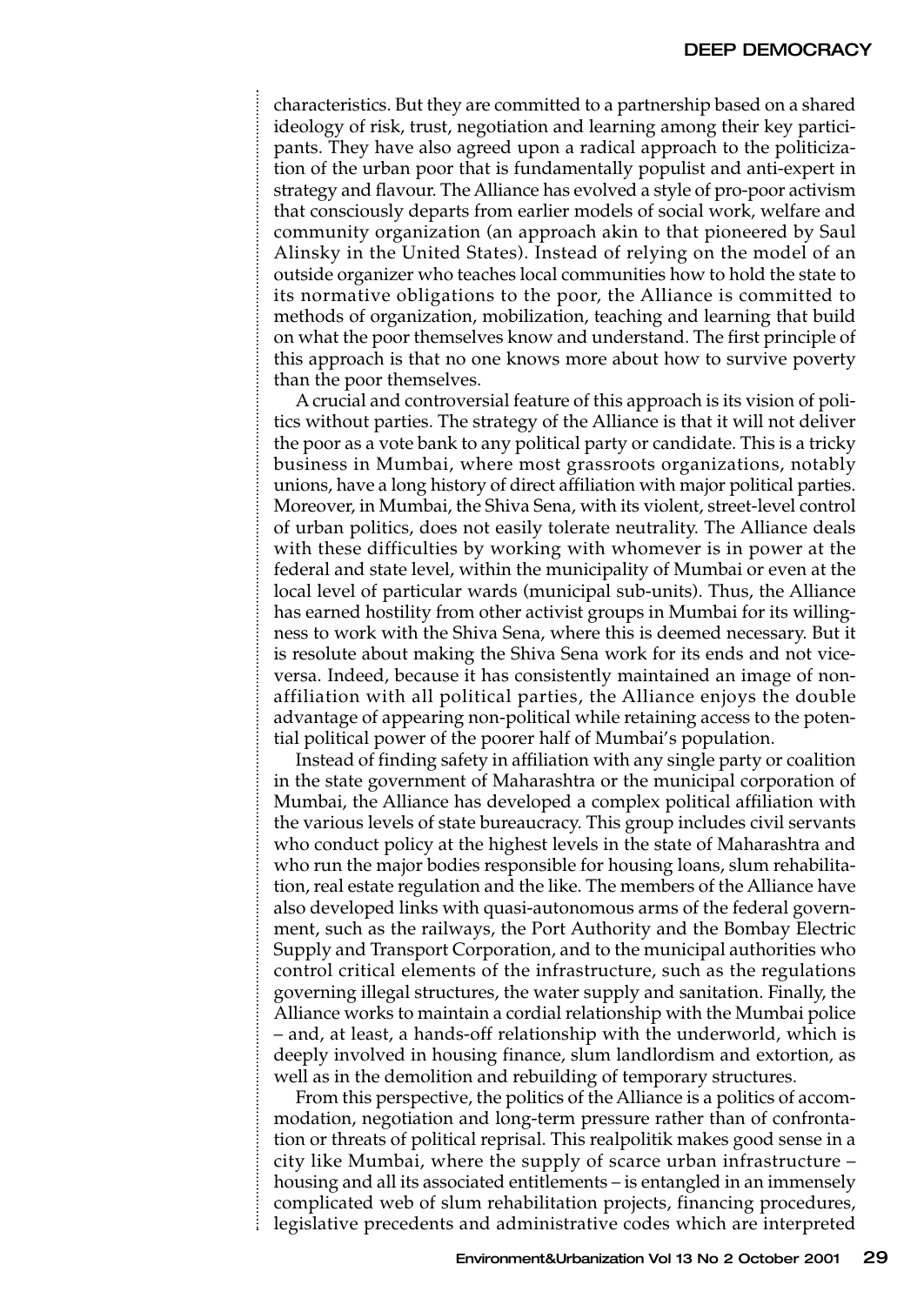differently, enforced unevenly and whose actual delivery is almost always attended by an element of corruption.

This pragmatic approach is grounded in a complex political vision about means, ends and styles that is not entirely utilitarian or functional. It is based on a series of ideas about the transformation of the conditions of poverty by the poor in the long run. In this sense, the figure of a political horizon $(10)$  is meant to point to a logic of patience, of cumulative victories and of long term asset-building that is wired into every aspect of the activities of the Alliance. The Alliance maintains that the mobilization of the knowledge of the poor into methods driven by the poor and for the poor is a slow and risk-laden process; this premise informs the group's strong bias against "projects" and "projectization" that underlies almost all official ideas about urban change. Whether it be the World Bank, most Northern donors, the Indian state or other agencies, most institutional sources of funding are strongly biased in favour of the "project" model, in which short-term logics of investment, accounting, reporting and assessment are regarded as vital. The Alliance has steadfastly advocated the importance of slow learning and cumulative change against the temporal logics of the project. Likewise, other strategies and tactics are also geared to long-term capacity-building, the gradual gaining of knowledge and trust, the sifting of more from less reliable partners and so on. This open and long-term temporal horizon is a difficult commitment to retain in the face of the urgency, and even desperation, that characterizes the needs of Mumbai's urban poor. But it is a crucial normative guarantee against the ever-present risk, in all forms of grassroots activism, that the needs of funders will gradually obliterate the needs of the poor themselves.

Patience as a long-term political strategy is especially hard to maintain in view of two major forces. One is the constant barrage of real threats to life and space that frequently assails the urban poor. The most recent such episode is a massive demolition of shacks near the railroad tracks, which has produced an intense struggle for survival and political mobilization in virtually impossible circumstances in the period since April 2000, a crisis still unresolved at the time of writing. In this sense, the strategies of the Alliance, which favour long-term asset-building, run up against the same "tyranny of emergency", in the words of Jérôme Bindé, (11) that characterizes the everyday lives of the urban poor.

The other force that makes it hard to maintain patience is the built-in tension within the Alliance surrounding different modes and methods of partnership. Not all members of the Alliance view the state, the market or the donor world in the same way. Thus, every new occasion for funding, every new demand for a report, every new celebration of a possible partnership, every meeting with a railway official or an urban bureaucrat can create new sources of debate and anxiety within the Alliance. In the words of one key Alliance leader, negotiating these differences, which are rooted in deep diversities in class, experience and personal style, is like "riding a tiger". It would be a mistake to view the pragmatic way in which all partnerships are approached by the Alliance as a simple politics of utility. It is a politics of patience, constructed against the tyranny of emergency.

To understand how this broad strategic vision is actually played out as a strategy of urban governmentality, we need to look a little more closely at some critical practices, discursive and organizational, through which the Alliance has consolidated its standing as a pro-poor movement in Mumbai.

10. "Political horizons" are the outer limits of aspiration and inspiration within which concrete plans, strategies and hopes among the poor are nurtured.

11. Bindé, Jérôme (2000), "Toward an ethics of the future", *Public Culture* 12, pages 51-72.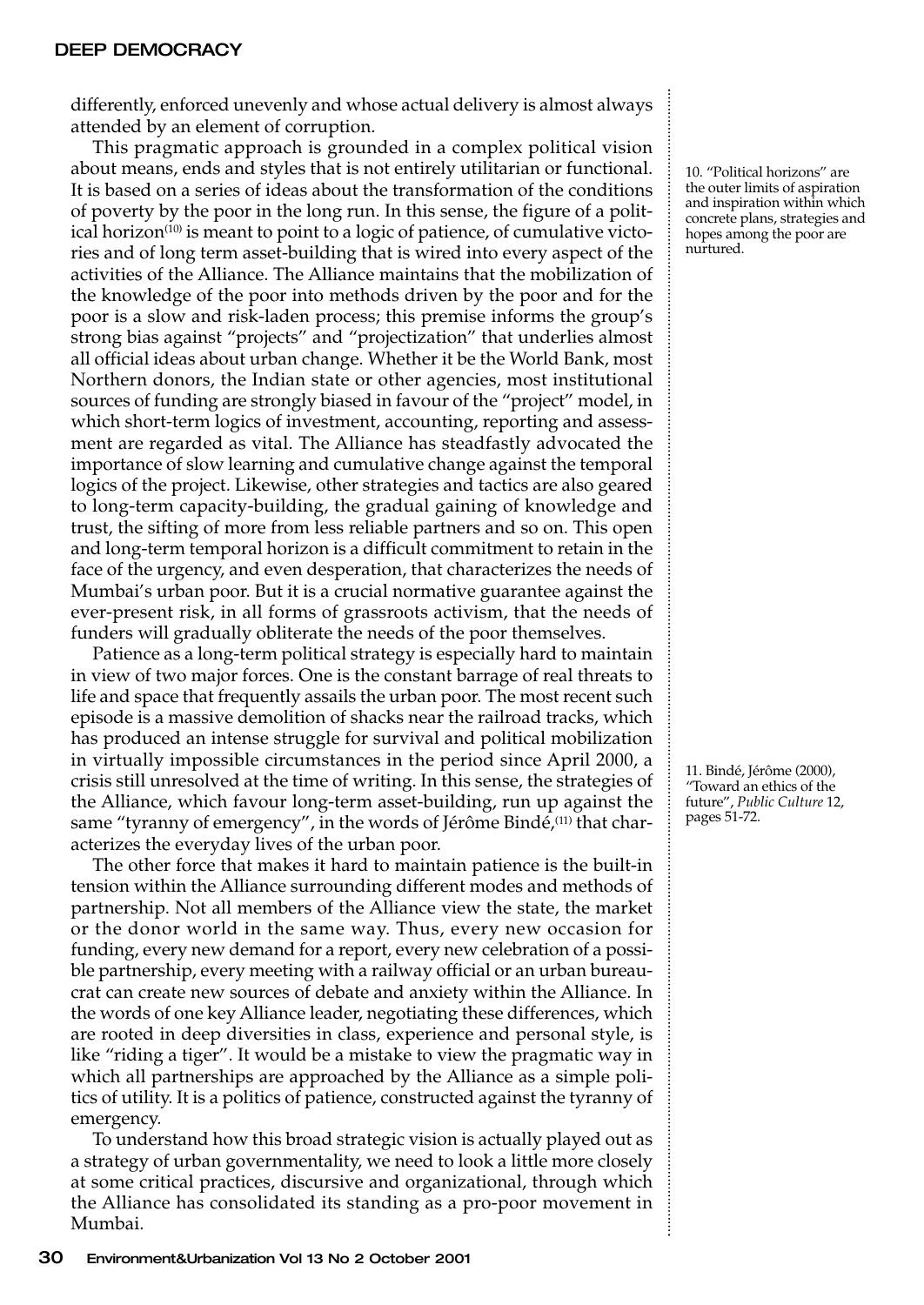## VI. WORDS AND DEEDS

AS WITH ALL serious movements concerned with consciousness-changing and self-mobilization, there is a conscious effort to inculcate protocols of speech, style and organizational form within the Alliance. The coalition cultivates a highly transparent, non-hierarchical, anti-bureaucratic and anti-technocratic organizational style. A small clerical staff conscientiously serves the needs of the activists, and not vice-versa. Meetings and discussions are often held with everyone sitting on mats on the floor. Food and drink are shared during meetings and most official business (on the phone or face to face) is conducted amidst a tumult of other activities in crowded offices. A constant undercurrent of bawdy humour runs through the members' discussions of problems, partners and their own affairs. Conversation is almost always in Hindi, Marathi or Tamil, or in English interspersed with one of these Indian languages. The leadership is at pains to make its ideas known to its members and to the residents of the actual slum communities who are, in effect, the coalition's rank and file. Almost no internal request for information about the organization, its funding, its planning or related matters is considered out of order. Naturally, there are private conversations, hidden tensions and real differences of personality and strategy at all levels. But these are neither validated nor legitimized in either bureaucratic protocols or organizational charts.

This style of organization and management produces constant tensions among members of the Alliance and various outside bodies – donors, state institutions, regulators – who frequently demand more formal norms of organization, accounting and reporting. To a very considerable extent, the brunt of this stress is borne by SPARC, which has an office in central Mumbai where the formal bureaucratic links to the world of law, accountancy and reporting are largely centralized. This office serves partly to insulate the other two partners, NSDF and Mahila Milan, from the needs of externally mandated book-keeping, fund management, reporting and public legal procedures. The latter two organizations have their own headquarters in the compound of a municipal dispensary in Byculla. This office is in the heart of a slum world where many of the core members of Mahila Milan actually live, an area where Muslims are a major presence and the sex trades, the criminal world and petty commerce are highly visible. The office is always filled with men and women from the communities of slum dwellers that are the backbone of the Alliance. There is constant movement among key personnel between this office, the SPARC office in Khetwadi and the outlying new suburbs where the Alliance is building transit facilities or new houses for its members – Dharavi, Mankhurd and Ghatkopar.

The phones are in constant use, as key members of the Alliance exchange information about breaking crises, plans and news across these various locations in Mumbai – and also across India and the world. Every few hours during an average day, a phone rings in one of these offices, which turns out to be one of the members of the Alliance checking on or tracking down something – a call as likely to come from Phnom Penh or Cape Town as from Mankhurd or Byculla. Because everyday organizational life is filled with meetings with contractors, lawyers, state officials, politicians and between Alliance members, spatial fixity is not valued and the organization functions in and through mobility. In this context, the telephone and e-mail play an increasingly vital role. The key leaders of the Alliance, with a few significant exceptions, either use e-mail or have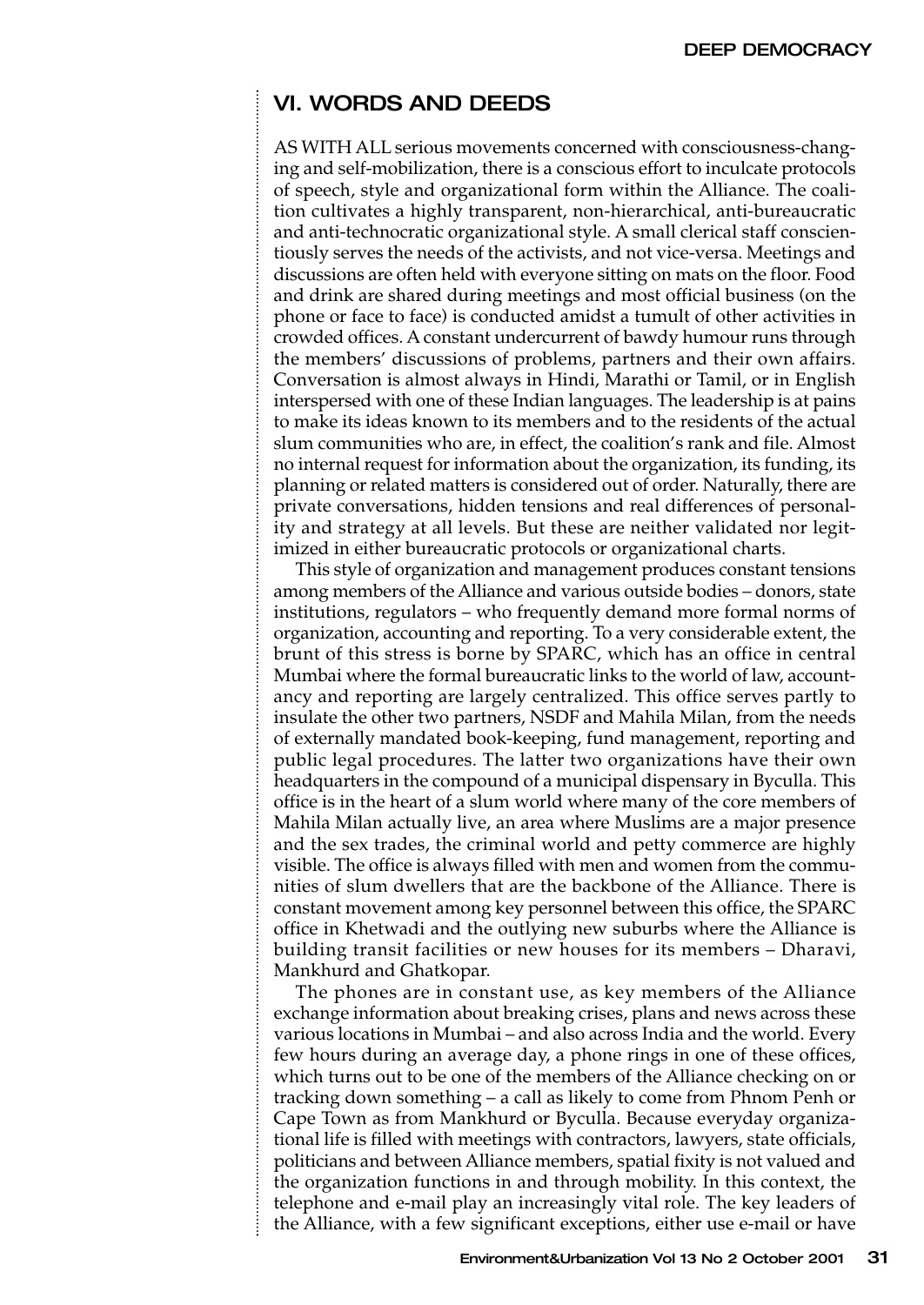access to it through close colleagues. The phones are constantly ringing. Schedules shift at the drop of a hat as travel plans are adjusted to meet emergent opportunities or to address the presence or absence of key members. The general impression is of a fast game of ice hockey, with players constantly tumbling in and out of the most active roles in response to shifting needs and game plans.

Nevertheless, through experiences and discussions that have evolved over 15 years (and, in some cases, more), there is a steady effort to remember and reproduce certain crucial principles and norms that offset organizational fluidity and the pressures of daily crisis. These norms and practices require a much more detailed discussion than can take place in the current context but some impression of them is vital to understanding the political horizon of this form of deep democracy.

Possibly, the central norm is embodied in a common usage among the members of the Alliance and its partners around the world, namely the term "federation" (used as a noun) or "to federate" (used as a verb) or "federated" (used as an adjective). This innocuous term from elementary political science textbooks has a special meaning and magic for the Alliance. At its foundation is the idea of individuals and families selforganizing as members of a political collective to pool resources, organize lobbying, provide mutual risk management devices and, when necessary, confront opponents. Members of the Alliance often judge the effectiveness of other NGOs, in India and elsewhere, by reference to whether or not they have learned the virtues of federating. The National Slum Dwellers Federation is clearly their own model of this norm. As an image of organization, it is significant in two ways. It emphasizes the importance of political union among already pre-existing collectives (thus federating, rather than simply uniting, joining and lobbying) and it mirrors the structure of the Indian national state, which is referred to as the Indian Union but which is, in fact, a federal model whose constituent states retain extensive powers.

In the usage of the Alliance, the idea of federation is a constant reminder that groups (even at the level of families) that have a claim to political agency on their own have chosen to combine their political and material power. The primacy of the principle of federation also serves to remind all members, particularly the trained professionals, that the power of the Alliance lies not in its donors, its technical expertise or its administration but, rather, in the will to federate among poor families and communities. At another level, the image of the federation asserts the primacy of the poor in driving their own politics, however much others may help them to do so. There is a formal property to membership of the federation, and members of the Alliance maintain ongoing debates about recruiting slum families, neighbourhoods and communities in Mumbai (and elsewhere in India) that are not yet part of the federation. For as long as the latter remain outside, they cannot participate in the active politics of savings, housing, resettlement and rehabilitation that are the bread and butter of the Alliance.

"Savings" is another term that takes on a special meaning in Alliance usage. Creating informal savings groups among the poor – a process that the donor establishment has recognized under the term "microcredit" – is a current technique for improving financial citizenship for the urban and rural poor throughout the world. Often building on older models of revolving credit and loan facilities that are managed informally and locally, outside the purview of the state and the banking sector, microcre-  $\vdots$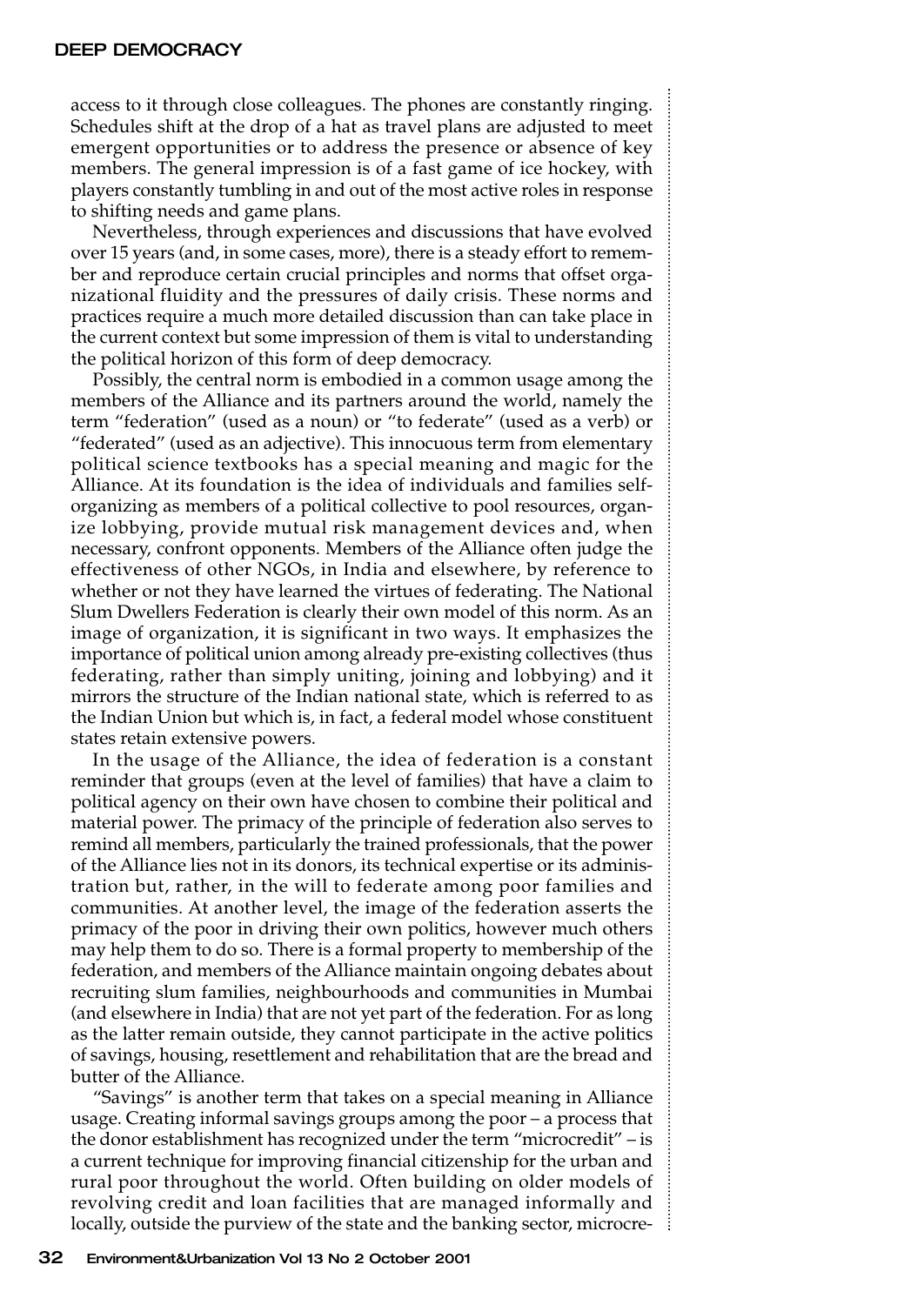dit has its advocates and visionaries in India and elsewhere. But in the life of the Alliance, savings has a profound ideological, even salvational, status. The architect of the Alliance's philosophy of savings is the NDSF's Jockin, who has used savings as a principal tool for mobilization in India and as an entry point to relationship-building in South Africa, Cambodia and Thailand. He sees daily savings as the bedrock of all federation activities; indeed, it is not an exaggeration to say that in Jockin's organizational exhortations wherever he goes, federation equals savings. When Jockin and his colleagues in the Alliance speak about savings, it becomes evident that they are describing something far deeper than a simple mechanism for meeting daily monetary needs and sharing resources among the poor. Seen by them as something akin to a spiritual practice, daily savings – and its spread – are conceived as the key to the local and global success of the federation model.

In this connection, it may be noted that Mahila Milan, the women's group within the Alliance, is almost entirely focused on organizing small savings circles. For in putting savings at the core of the politics of the Alliance, its leaders are making the work of poor women fundamental to what can be achieved in every other area. It is a simple formula: without poor women joining together, there can be no savings; without savings, there can be no federating; without federating, there is no way for the poor themselves to enact change in the arrangements that disempower them. What is important to recognize here is that when Alliance leaders speak about a way of life organized around the practice of saving – in Jockin's words, it is like "breathing" – they are upholding saving as a moral discipline. The practice builds a certain kind of political fortitude and commitment to the collective good and creates persons who can manage their affairs in many other ways as well. Daily savings, which do not generate large resources quickly, can therefore form the moral core of a politics of patience.

A final key term that recurs in the writing and speech of the leaders of the Alliance is "precedent-setting", the ramifications of which strategic locution I am still exploring. What I have learned so far is that underlying the bland, quasi-legal tone is a more radical idea, whereby the poor need to claim, refine and define certain ways of doing things in spaces they already control, and then use these practices to show donors, city officials and other activists that their "precedents" are good ones, and encourage such actors to invest further in them. This is a politics of show-and tell but it is also a philosophy of "do first, talk later". The subversive feature of this principle is that it provides a linguistic device for negotiating between the legalities of urban government and the "illegal" arrangements to which the poor almost always have to resort – whether the illegality in question pertains to structures, living strategies or access to water, electricity or anything else that has been successfully siphoned out of the material resources of the city.

Precedent-setting moves practices such as these, along with new techniques for accessing food, health services, police protection and work opportunities, into a zone of quasi-legal negotiation. By invoking the concept of precedent as enshrined in English common law, the linguistic device shifts the burden for municipal officials and other experts away from a dubious whitewashing of illegal activities to a building on "legitimate" precedents. The linguistic strategy of precedent-setting thus turns the survival tactics and experiments of the poor into sites for policy innovations by the state, the city, donor agencies and other activist organiza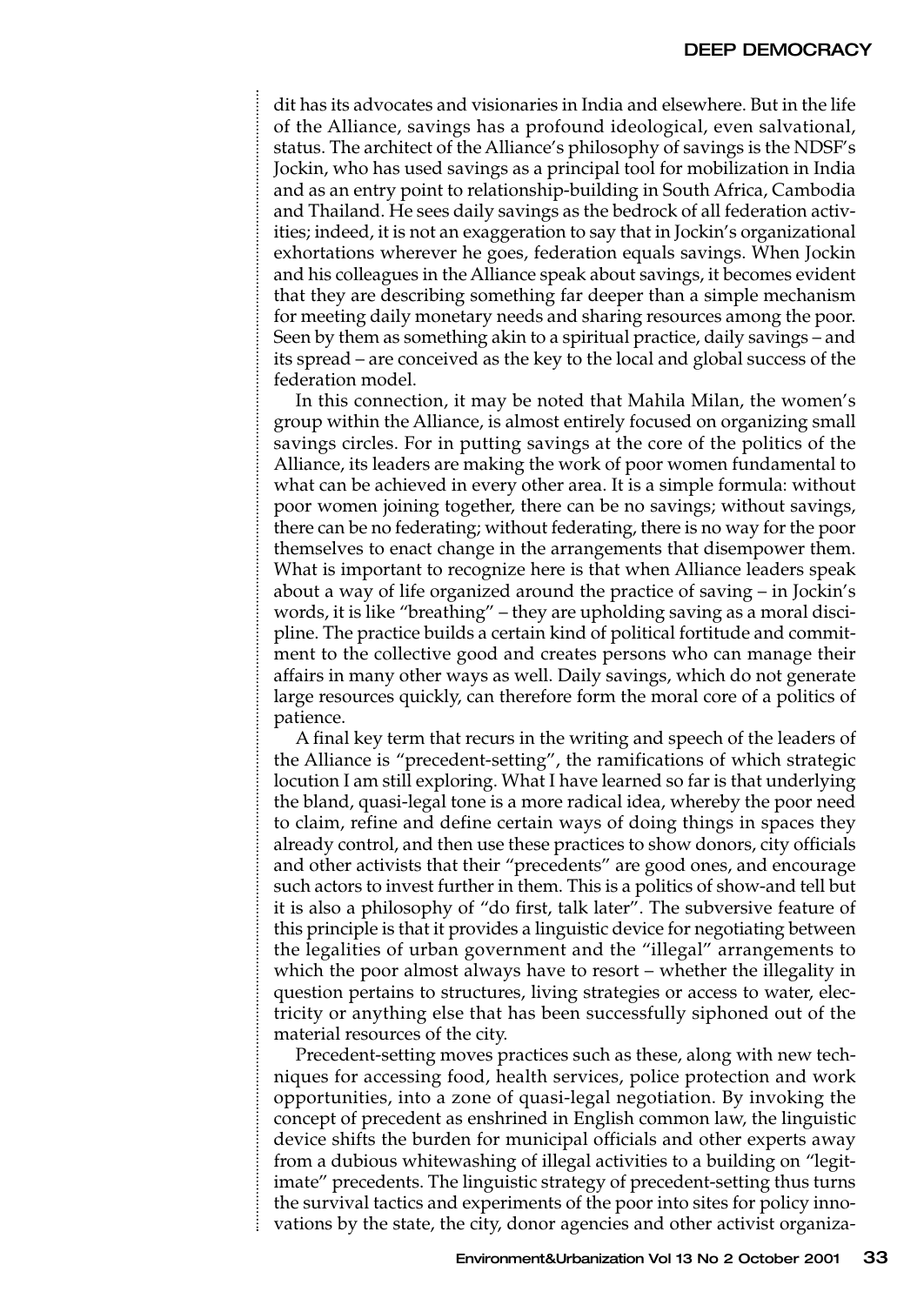tions. It is a strategy that moves the poor into the horizon of legality on their own terms. Most importantly, it invites risk-taking activities by bureaucrats within a discourse of legality, allowing the boundaries of the status quo to be pushed and stretched – it creates a border zone of trial and error, a sort of research and development space within which poor communities, activists and bureaucrats can explore new designs for partnership.

But the world is not changed through language alone. These key words (and many other linguistic strategies not discussed here) can be positioned as the nervous system of a whole body of broader technical, institutional and representational practices that have become signatures of the Alliance's politics. Here, I will briefly discuss three vital organizational strategies that illustrate the ways in which technical practices are harnessed to the Alliance's political horizon. They are: self surveys and enumeration; housing exhibitions; and toilet festivals.

Contemporary scholars, led by Michel Foucault, have drawn attention to the use of censuses and other techniques of enumeration by political regimes from the seventeenth century onward. Indeed, Foucault and others have observed that the modern state – and the very idea of a countable population – were historical co-productions, premised alike on distinctively modern constructions of governance, territory and citizenship. Censuses are salient among the techniques identified by Foucault as lying at the heart of modern governmentality.<sup>(12)</sup> Tied up by their nature with the state (note the etymological link with statistics) and its methods of classification and surveillance, censuses remain essential instruments of every modern state archive. They are highly politicized processes, whose results are usually available only in packaged form and whose procedures are always driven from above, even when many members of the population are enlisted in the actual gathering of data. Given this background, it seems all the more remarkable that, without adherence to any articulated theory of governmentality – or opposition to it – the Alliance has adopted a conscious strategy of self-enumeration and selfsurveying. Alliance members are taught a variety of methods of gathering reliable and complete data about households and families in their own communities. In codifying these techniques for ease of use by its members in the form of a series of practical tips, the Alliance has created a revolutionary system that we may well call governmentality from below.

Not only has it placed self-surveying at the heart of its own archive but the Alliance is also keenly aware of the power that this kind of knowledge – and ability – gives it in its dealings with local and central state organizations (as well as with multilateral agencies and other regulatory bodies). The leverage bestowed by such information is particularly acute in places such as Mumbai, where a host of local, state-level and federal entities exist with a mandate to rehabilitate or ameliorate slum life. But none of them knows exactly who the slum dwellers are, where they live or how they are to be identified. This fact is of central relevance to the politics of knowledge in which the Alliance is perennially engaged. All state-sponsored slum policies have an abstract slum population as their target and no knowledge of its concrete, human components. Since these populations are socially, legally and spatially marginal – invisible citizens as it were – they are by definition uncounted and uncountable except in the most general terms. By rendering them statistically visible to themselves, the Alliance takes control of a central piece of any actual policy process – the knowledge of exactly where individuals live, how long they have lived 12. Foucault, Michel (1979), "Governmentality" in *The Foucault Effect: Studies in Governmentality: with Two Lectures by and an Interview with Michel Foucault*, edited by Burchell, Graham, Colin Gordon and Peter Miller, University of Chicago Press, Chicago.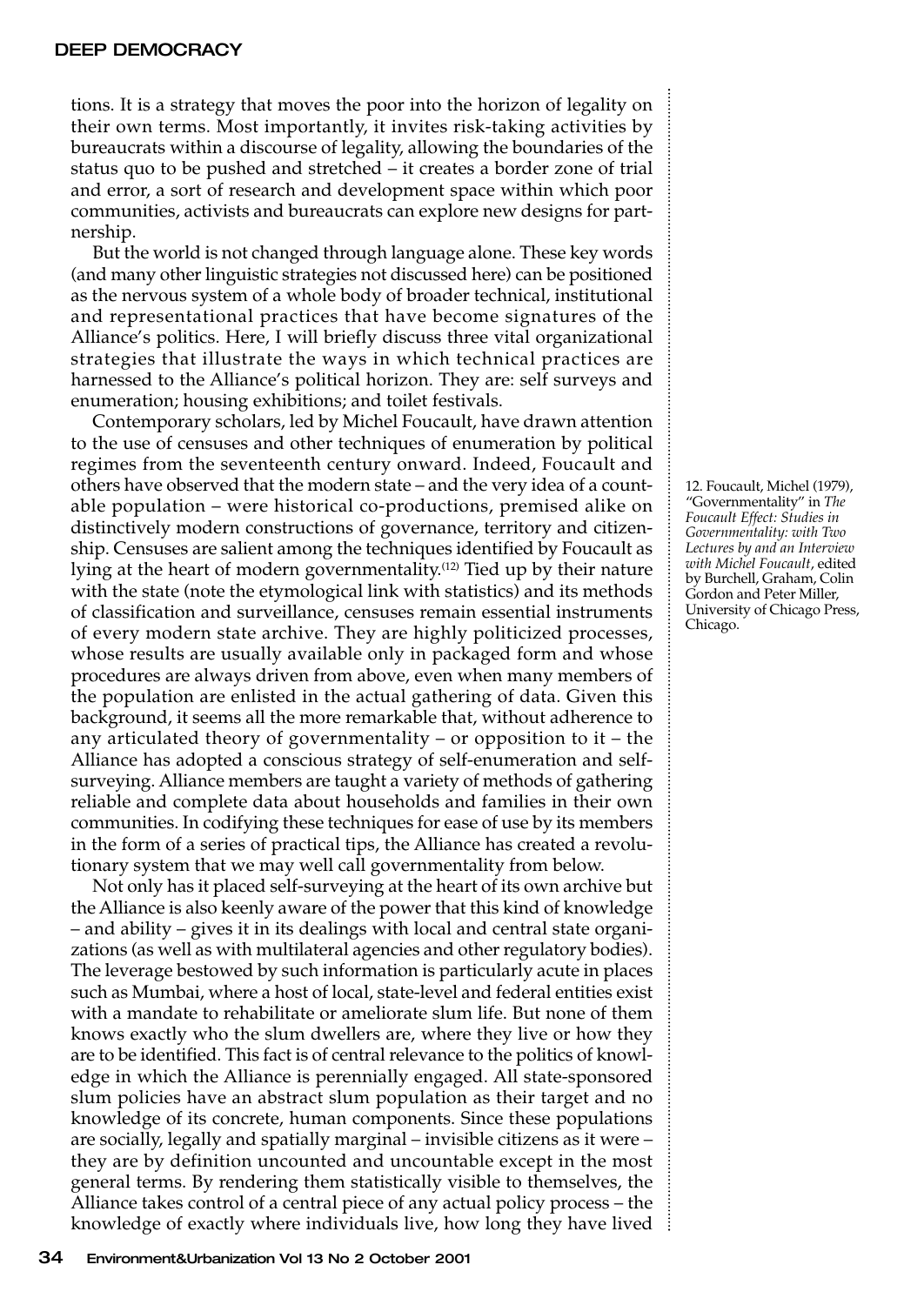there, how they make their livelihood and so forth. Given that some of the most crucial pieces of recent legislation affecting slum dwellers in Mumbai tie security of tenure to the date from which occupancy of a piece of land or a structure can be demonstrated, the collection of such information is vital to any official effort to relocate and rehabilitate slum populations.

At the same time, the creation and use of self-surveys are a powerful tool in the internal practice of democracy, since the principal form of evidence used by the Alliance to support slum dwellers' claims to space is the testimony of neighbours, as opposed to forms of documentation such as rent receipts, ration cards, electricity meters and other civic insignia of occupancy that can be used by the more securely housed classes in the city. The very absence of these amenities opens the door to radical techniques of mutual identification in the matter of location and legitimacy for slum dwellers. For, as Alliance leaders are the first to admit, the poor are not immune from greed, conflict and jealousy and there are always slum families who are prepared to lie or cheat to advance themselves in the context of crisis or new opportunities. Such problems are resolved by informal mechanisms in which the testimony of neighbours is utterly decisive, since the social life of slums is in fact characterized by an almost complete lack of privacy. Here, perpetual social visibility within the community (and invisibility in the eyes of the state) becomes an asset that enables the mechanisms of self-monitoring, self-enumeration and self-regulation to operate at the nexus of family, land and dwelling that is the central site of material negotiations in slum life.

To those familiar with Foucault's ideas, this may seem to be a worrisome form of auto governmentality, a combination of self-surveillance and self-enumeration, truly insidious in its capillary reach. But my own view is that this sort of governmentality from below, in the world of the urban poor, is a kind of counter-governmentality, animated by the social relations of shared poverty, by the excitement of active participation in the politics of knowledge, and by its own openness to correction through other forms of intimate knowledge and spontaneous everyday politics. In short, this is governmentality turned against itself.

Housing exhibitions are the second organized technique through which the structural bias of existing knowledge processes is challenged, even reversed, in the politics of the Alliance. Since the materialities of housing – its cost, its durability, its legality and its design – are of fundamental concern to slum life, it is no surprise that this is an area where grassroots creativity has had radical effects. As in other matters, the general philosophy of state agencies, donors and even NGOs concerned with slums has been to assume that the design, construction and financing of houses requires the involvement of various experts and knowledge professionals, ranging from engineers and architects to contractors and surveyors. The Alliance has challenged this assumption by a steady effort to appropriate, in a cumulative manner, all the knowledge required to construct new housing for its members. This has involved some extraordinary negotiations in Mumbai, involving private developers and contractors, the formation of legal cooperatives by the poor, innovations in urban law pushed by the Alliance, new types of arrangements in housing finance between banks, donors and the poor themselves, and direct negotiations over housing materials, costs and building schedules. In effect, in Mumbai, the Alliance has moved into housing development and the fruits of this remarkable move are to be seen at three major sites, in Mankhurd,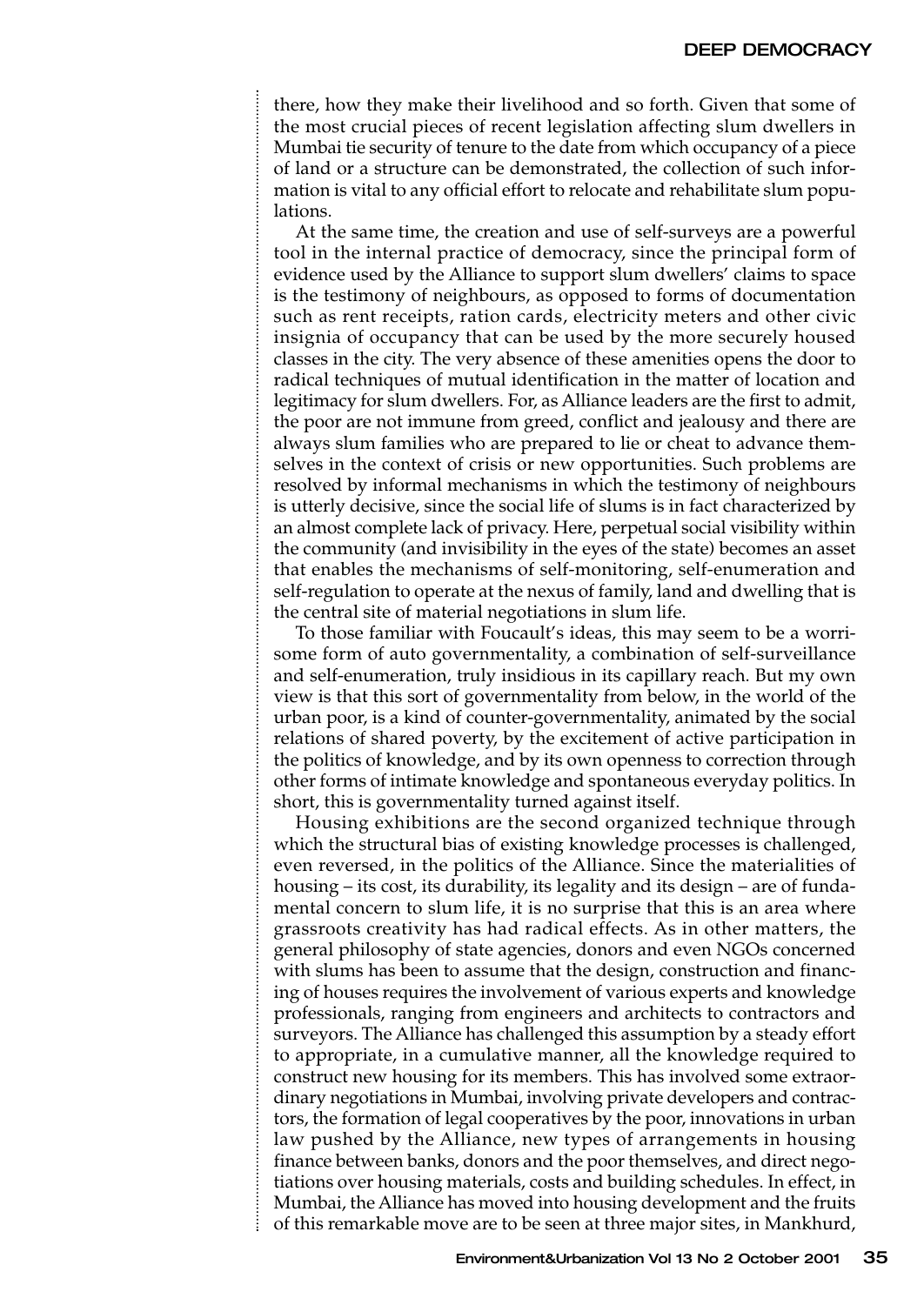Dharavi and Ghatkopar. One of these, the Rajiv-Indira Housing Cooperative in Dharavi, is a major building exercise that stands as a decisive demonstration of the Alliance's ability to put the actual families who will occupy these dwellings at the centre of a process where credit, design, budgeting, construction and legality come together. It is difficult to exaggerate the complexity of such negotiations, which pose a challenge even for wealthy developers because of the maze of laws, agencies and political interests (including those of the criminal underworld) that surround any housing enterprise in Mumbai.

Housing exhibitions are a crucial part of this reversal of the standard flows of expert knowledge. The idea of housing exhibitions by and for the poor goes back to 1986 in Mumbai and has since been replicated in many other cities in India and elsewhere in the world. The exhibitions organized by the Alliance and other like-minded groups are an example of the creative hijacking of an upper-class form – historically developed for the display of consumer goods and high-end industrial products – for the purposes of the poor.

Not only have these exhibitions enabled the poor, especially the women among them, to discuss and debate designs for housing that suit their own needs, they have also allowed them to enter into conversations with various professionals about housing materials, construction costs and urban services. Through this process, slum dwellers' own ideas of the good life, of adequate space and of realistic costs were brought to the fore and they began to see that professional housing construction was only a logical extension of their own area of greatest expertise – namely, building adequate housing out of the flimsiest of materials and in the most insecure of circumstances. Poor families were enabled to see that they had always been architects and engineers and could continue to play that role in the building of more secure housing. In this process, many technical and design innovations were made and continue to be made. Perhaps more significantly, the exhibitions have been political events that have drawn poor families and activists from different cities into socializing with each other, sharing ideas and simply having fun. State officials were also invited, to cut the ceremonial ribbon and give speeches associating themselves with these grassroots exercises, thus simultaneously gaining themselves points for hobnobbing with "the people" and giving poor families in the locality some legitimacy in the eyes of their neighbours, civic authorities and themselves.

As with other key practices of the Alliance, housing exhibitions are deep exercises in subverting the existing class cultures of India. By performing their competencies in public, by addressing an audience of their peers – of representatives of the state, other NGOs and, sometimes, foreign funders – the poor families involved entered a space of public sociality, official recognition and technical legitimation. And they did so with their own creativity as the main exhibit. Thus, technical and cultural capital are generated collaboratively in these events, creating leverage for further guerrilla exercises in capturing civic space and areas of the public sphere hitherto denied them. At work here is a politics of visibility that inverts the harmful default condition of civic invisibility that characterizes the urban poor.

Running through all these activities is a spirit of transgression and bawdiness expressed through body language, speech styles and public address. The men and women of the Alliance are involved in constant banter with each other and even with the official world (although with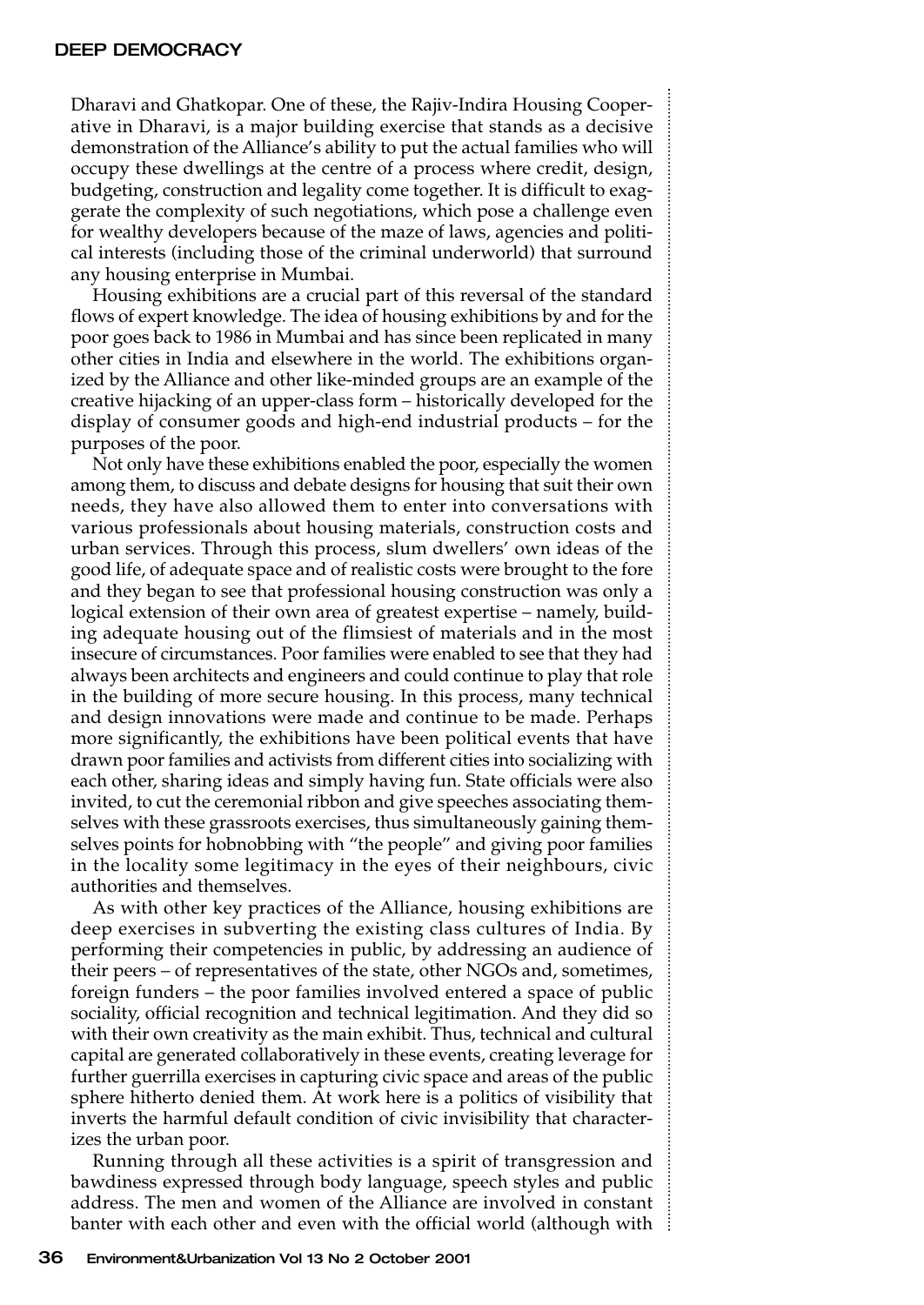some care for context). Nowhere is this carnivalesque spirit educed more clearly that in the toilet festivals (*sandas mela*) organized by the Alliance, which enact what we may call the "politics of shit".

Human waste management, as it is euphemistically termed in policy circles, is perhaps the key issue where every problem of the urban poor arrives at a single point of extrusion, so to speak. Given the abysmal housing, often with almost no privacy, that most urban slum dwellers endure, defecating in public is a serious humiliation for adults. Children are indifferent up to a certain age but no adult, male or female, enjoys defecating in broad daylight in public view. In rural India, women go to the fields to defecate while it is still dark; men may go later but, nevertheless, with some measure of protection from the eyes of the public (with the exception of railway passengers, inured to the sight of the squatting bodies in the fields, whose attitude is reciprocated). But the fact remains that rural defecation is managed through a completely different economy of space, water, visibility and custom from that prevailing in cities, where the problem is much more serious.

Defecating in the absence of good sewage systems, ventilation and running water – all of which, by definition, slums are lacking – is a practice that is not only humiliating but also enabling of the conditions under which waterborne diseases take hold and thus, potentially life-threatening. One macabre joke among Mumbai's urban poor has it that they are the only ones in the city who cannot afford to get diarrhoea. At the few existing public toilets, the lines are often so long that they involve waiting times of an hour or more; and of course, medical facilities for stemming the condition are also hard to find. In short, defecating and its management are a central issue of slum life. Living in an ecology of faecal odours, piles and channels, where cooking water, washing water, and faeces-laden water are not carefully segregated, adds material risks to health to the symbolic risks incurred by defecating in public view.

The toilet festivals organized by the Alliance in many cities of India are a brilliant effort to re-situate this private act of humiliation and suffering as a scene of technical innovation, collective celebration and carnivalesque play with officials from the state, the World Bank and middle-class officialdom in general. The toilet festivals feature the exhibition and inauguration not of models but of functioning public toilets, designed by and for the poor, incorporating complex systems of collective payment and maintenance with optimal conditions of safety and cleanliness. These facilities are currently small-scale and have not yet been built in anything like the large numbers required for India's slum populations. But they represent another performance of competence and innovation, in which the "politics of shit" is (to mix metaphors) turned on its head, and humiliation and victimization are transformed into exercises in technical initiative and selfdignification.

This is nothing less than a politics of recognition from below.(13) When a World Bank official has to examine the virtues of a public toilet and discuss the merits of this form of faeces management with the defecators themelves, the condition of poverty moves from abjection to subjectivation. The "politics of shit" – as Gandhi showed in his own efforts to liberate the lowest castes, whom he called *Harijans*, from the task of hauling upper-caste ordure – presents a node at which concerns of the human body, dignity and technology meet, a nexus the poor are now redefining with the help of movements such as the Alliance. In India, where distance from one's own faeces can be seen as the virtual marker of class distinc-

13. Taylor, Charles (1992), "The politics of recognition" in Gutmann, Amy and Charles Taylor (editors), *Multiculturalism and "The Politics of Recognition"*, Princeton University Press, Princeton, New Jersey.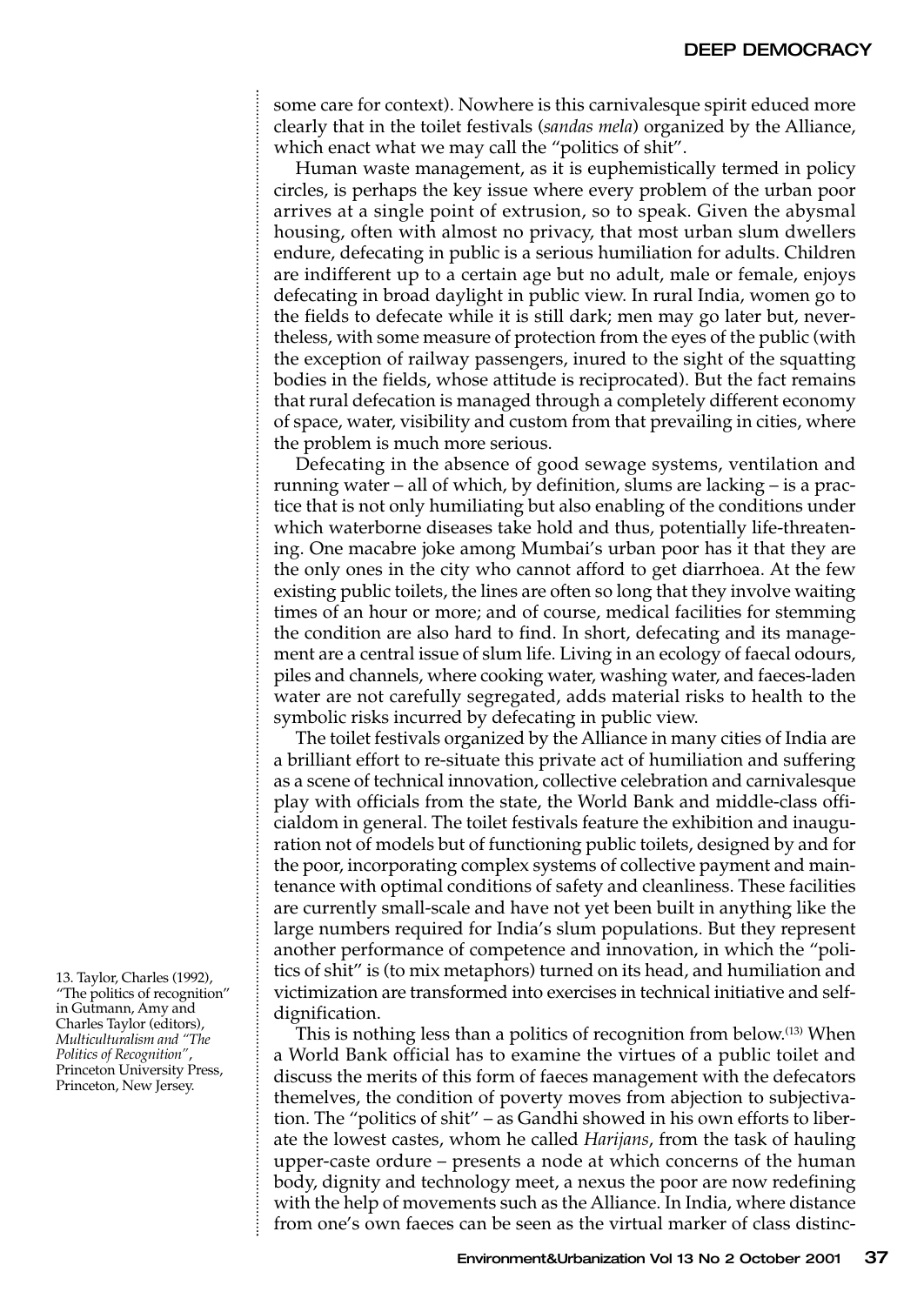tion, the poor, for too long living literally in their own faeces, are finding ways to place some distance between their waste and themselves. The toilet exhibitions are a transgressive display of this faecal politics, itself a critical material feature of deep democracy.

In June 2001, at a major meeting held at the United Nations to mark the five years that had passed since the 1996 Conference on Human Settlements in Istanbul, the Alliance and its international partners built a model house as well as a model children's toilet in the lobby of the main United Nations building. The models – which were only erected after considerable internal debate within the Shack/Slum Dwellers International (SDI) and official resistance from the UN – were visited by Secretary-General Kofi Annan in a festive atmosphere that left an indelible impression on the officials of the UN and other NGOs who were present. Annan was surrounded by poor women from India and South Africa who sang and danced as he walked through the model house and toilet that had been placed at the heart of his own bureaucratic empire. It was a magical moment, full of possibilities for the Alliance and for the Secretary-General, as they engaged jointly with the politics of global poverty. Housing exhibitions and toilets, too, can be built, moved, refabricated and deployed anywhere, thus sending the message that no space is too grand – or too humble – for the spatial imagination of the poor.

These organized practices sustain each other. Self-surveys form the basis of claims to new housing and justify its exhibition; model housing built without due attention to toilets and faecal management makes no sense. Each of these methods uses the knowledge of the poor to leverage expert knowledge, redeems humiliation through a politics of recognition and enables the deepening of democracy among the poor themselves. And each of them adds energy and purpose to the others. They enact public dramas in which the moral directives to federate, to save and to set precedents are made material, are refined and are revalidated. In this way, key words and deeds shape each other, permitting some leveling of the field of knowledge, turning sites of shame into dramas of inclusion and allowing the poor to work their way into the public sphere and visible citizenship without resort to open confrontation or public violence.

#### VII. THE INTERNATIONAL HORIZON

THE LARGER STUDY of which this essay is part is concerned with the way in which transnational advocacy networks (associations of grassroots NGOs) are in the process of internationalizing themselves, thus creating networks of globalization from below. We have seen such networks mobilized most recently in Seattle, Prague, Göteborg, and Washington DC. But they have been visible for some time now in global struggles over gender issues, the environment, human rights, child labour and the rights of indigenous cultures. More recently, there has been a renewed effort to link grassroots activists in such diverse areas as violence against women, the rights of refugees and immigrants, the employment of sweatshop labour by multinational corporations, indigenous peoples' claims to intellectual property, the production and consumption of popular media, mediation between combatants in civil conflicts and many other issues. The underlying question for many of these movements is: how can they organize transnationally without sacrificing their local projects? When they do build transnational networks, what are their greatest assets and their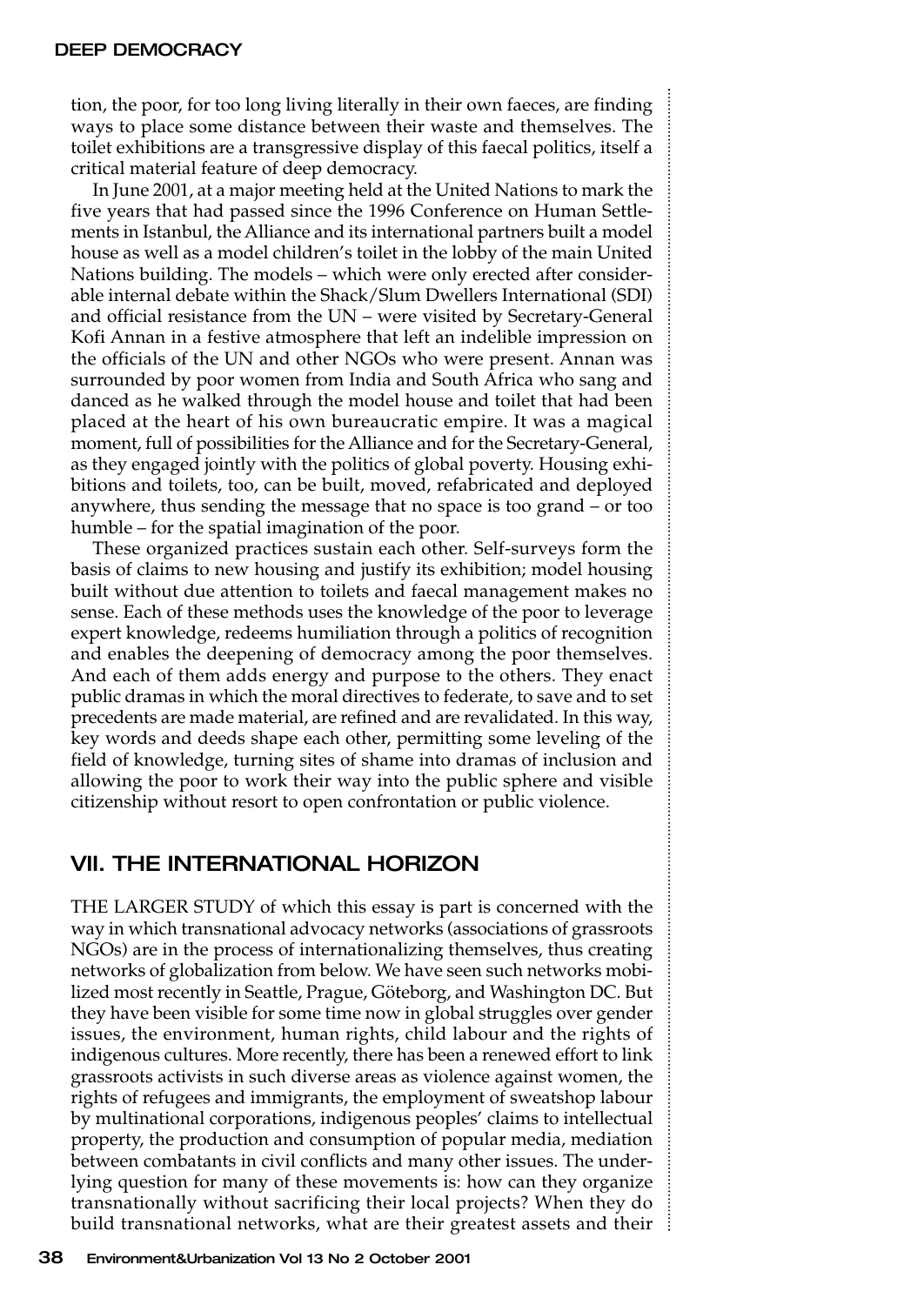greatest handicaps? At a deeper political level, can the mobility of capital and of the new information technologies be contained by, and made accountable to, the ethos and purpose of local democratic projects? Put another way, can there be a new design for global governance that mediates the speed of capital, the powers of states and the profoundly local nature of actually existing democracies?

These large questions go beyond the scope of this paper, and the detailed analysis of the efforts of this activist network, and others like it, to globalize from below must be left for another occasion. But a brief account of this global context is certainly in order. For more than a decade, the Alliance in Mumbai has been an active part of a transnational network concerned with "horizontal learning", sharing and exchanging. Given official form as the Shack/Slum Dwellers International, or SDI, in 1996, the network includes federations in 14 countries on four continents. The process that led to this formalization goes back to the mid-1980s. Links among federations of the poor in South Africa, India and Thailand appear to have been the most vital in the gradual building of these grassroots exchanges and, to a considerable extent, they still are. Key to these exchanges are visits by groups of slum or shack dwellers to each others' settlements in each other's countries, to share in ongoing local projects, give and receive advice and reactions, share in work and life experiences, and exchange tactics and plans. The mode of exchange is based on a model of seeing and hearing rather than of teaching and learning; of sharing experiences and knowledge rather than of seeking to impose standard practices, key words being "exposure", "exploration" and "options". By now, a large body of practical wisdom has accrued about how and when these exchanges work best and this knowledge is constantly being refined. Visits by small groups from one city to another, either within the same or another region, usually involve immediate immersion in the ongoing projects of the host community. These range from scavenging in the Philippines and sewer-digging in Pakistan to women's savings activities in South Africa and housing exhibitions in India.

These horizontal exchanges now function at four levels. First, they provide a circulatory counterpart to the building of deep democracies locally. By visiting and hosting other activists concerned with similar problems, communities gain a comparative perspective and provide a measure of legitimation for external efforts. Thus, activist leaders who are struggling for recognition and space in their own localities may find themselves able to gain state and media attention for their own, local struggles in other countries and towns, where their very presence as visitors carries a certain cachet. The fact that they are visiting as members of some sort of international federation further sharpens this image. In fact, local politicians feel less threatened by visitors than by their own activists and sometimes open themselves to new ideas because they come from outside.

Second, the horizontal visits arranged by the federations increasingly carry the imprimatur of powerful international organizations and funders such as the World Bank, state development ministries and private charities from the Netherlands, England, the United States and Germany, and increasingly involve political and philanthropic actors from other countries as well. These visits, designed and organized by the poor in their own communities and public spaces, become signs to local politicians that the poor themselves have cosmopolitan links – a factor that increases their prestige in local political negotiations.

Third, the occasions that these exchanges provide for face-to-face meet-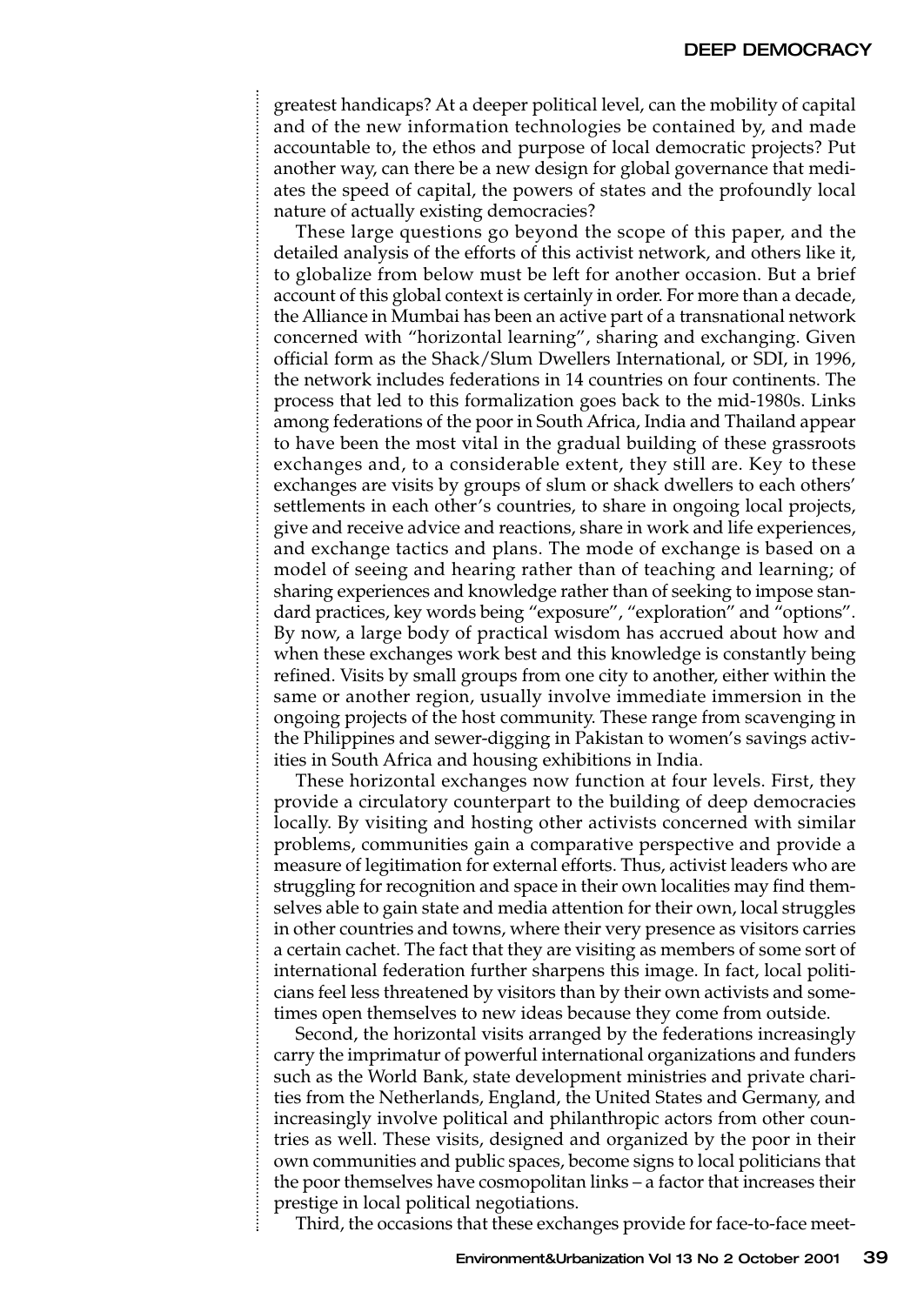ings between key leaders in, for example, Mumbai, Cape Town and Bangkok, actually allow them to progress rapidly in making more longterm strategic plans for funding, capacity-building and what they call "scaling up", which is now perhaps their central aim. That is, having mastered how to do certain things on a small scale, they are eager to expand onto a broader canvas, seeking collective ways of making a dent in the vast range of problems shared by slum dwellers in different cities. In a parallel movement, they are also exploring ways of "speeding up", by which they mean shortening the times involved in putting strategies into practice in different national and urban locations.

There is some evidence that speeding up through horizontal learning is somewhat easier than scaling up. In support of the latter goal, the core SDI leadership is working on ways to build a transnational funding mechanism that would reduce the federations' dependence on existing multilateral and private sources; putting even long-term funding in the hands of the SDI so as to free its members further from the agendas of project planners, donors, states and other actors, whose aims can never quite be the same as those of the urban poor. Elements of such a mechanism exist among the South African and Thai members of the SDI but the structure is yet to be realized on a fully global scale. That will require the current leadership of SDI to proceed with a demanding mixture of political cooperation, willingness to negotiate and stubbornness of vision in their dialogues with the major funders of the battle against urban poverty worldwide. The objective of creating a worldwide fund controlled by a pro-poor activist network is the logical extension of a politics of patience combined with a politics of visibility and self-empowerment. It is directly pitched against the politics of charity, training and projectization long recognized as the standard solution. As such, it represents a formidable wager on the capacities of the poor to create large-scale, high speed, reliable mechanisms for the change of conditions that affect them globally. The proposal for a coordinated funding mechanism inaugurates a new vision for equalizing material resources and knowledge at one stroke. The self-organization of this network is very much in process and constitutes an ongoing experiment in globalization from below and in deep democracy.

The fourth, and most important, level at which the traffic among local and national units functions within the Shack/Slum Dwellers International is that of the circulation of internal critical debate. When members of the SDI meet in each other's localities (as well as on other occasions, such as meetings in London, New York or the Hague), they have the opportunity to raise hard questions about inclusion, power, hierarchy and political risk or naiveté in their host's local and regional organizations. This is because their role as outsiders allows for frank questions based on real or rhetorical ignorance – questions that would frequently be regarded as unacceptable coming from closer quarters.

Who handles the money? Why are there not more women at the meeting? Why are you being so nice to the city officials who oppress you? How do you deal with defaulters on small loans? Who is doing the real work? Who is getting the perks of foreign travel? Why are we staying in one kind of hotel and you in another? Why are some poor people in your city for you and others against you? Why did your savings group start falling apart? Are you happy with this or that leader? Is someone getting too big for their boots? Are we beginning to take up partnerships that might fail us in the long run? When we agree to a global agenda, which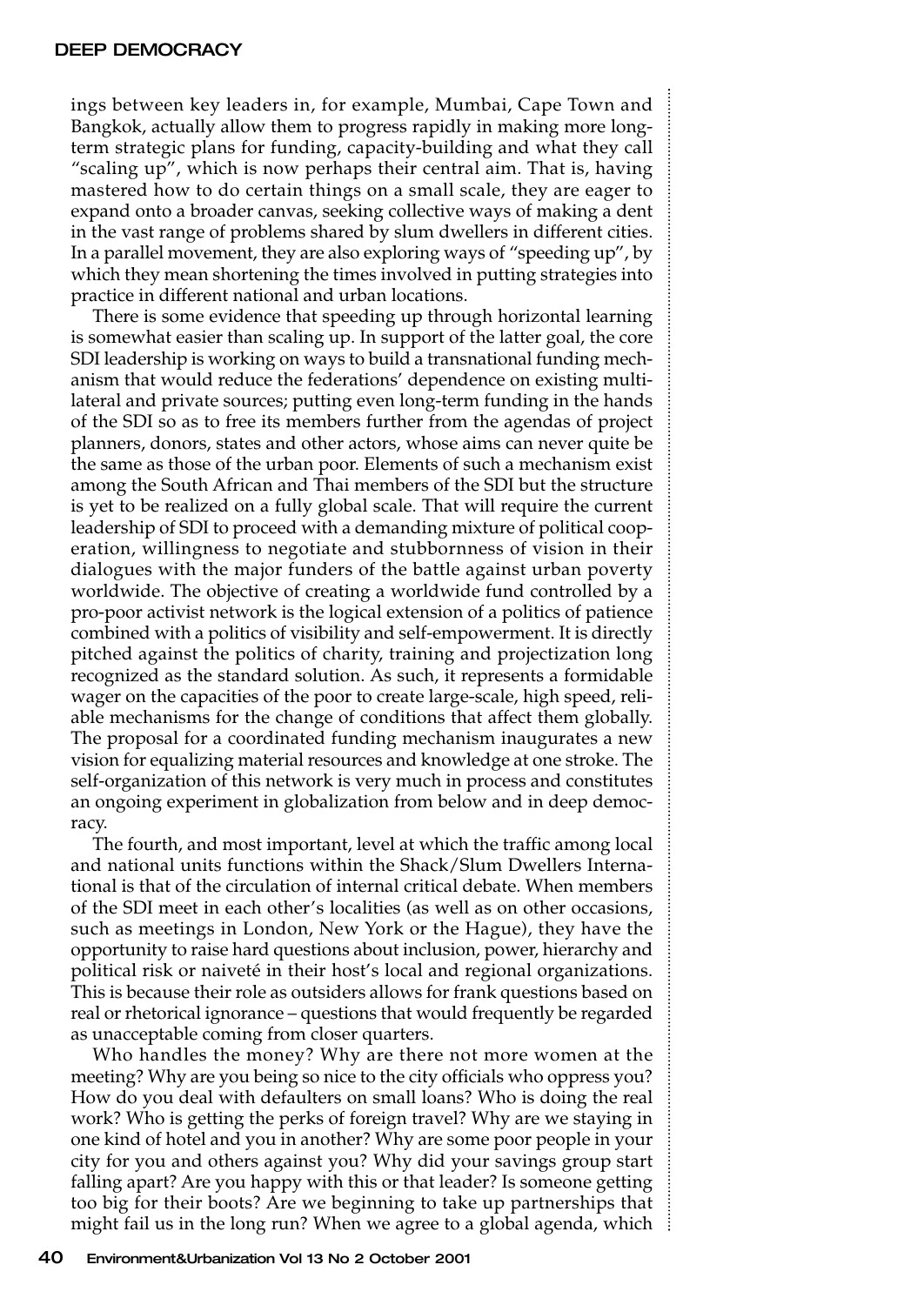national partner is really setting it? How far should we go in trusting each other's intuitions about partners, strategies and priorities?

These are some of the tough questions that are asked by friendly but skeptical visitors and usually answered frankly by the local hosts. And when the answers are weak or unsatisfying, they continue to reverberate in the locality long after the visitors have returned to their home communities. This critical exchange is a long-term asset, a vital part of globalization from below. The visits, and the e-mails that sustain the interim periods, incorporate a crucial dimension through which the challenge of facing internal criticism can be mediated, namely distance. The global network of poor communities turns out to be, among other things, a constant source of critical questions about theory and practice, a flow of irritating queries, doubts and pauses. But coming from a distance, they sound less harsh than the same queries do when coming from local opponents. At the same time, coming from communities equally poor, their moral urgency cannot be ignored.

It is this last consideration that now allows us to return to the relations between risk, creativity and depth in the democratic experiments of the Alliance and its global network, the SDI. The Alliance and the transnational network of which it is part belong to a group of non governmental actors who have decided to opt for various sorts of partnerships with other, more powerful actors – including the state, in its various levels and incarnations – to achieve their goals of gaining secure housing and urban infrastructure for the urban poor in Mumbai, in India and beyond. In opting for the politics of partnership, such movements consciously take certain risks. One is the risk that their partners may not hold even some moral goals in common with them. Another is that the hard-won mobilization of certain groups of the urban poor may not be best invested as political capital in partnership arrangements, as opposed to confrontation or violence.

And there is an even larger gamble involved in this strategy. This is the gamble that the official world of multilateral agencies, Northern funders and Southern governments can be persuaded that the poor are the best drivers of shared solutions to the problems of poverty. What is at stake here is all the energy that has been invested in setting precedents for partnership at all levels, from the ward to the world. The hoped-for payoff is that, once mobilized and empowered by such partnerships, the poor themselves will prove more capable than the usual candidates – the market, the state or the world of development funding – of scaling up and speeding up their own disappearance as a global category. In the end, this is a political wager on the relation between the circulation of knowledge and material equalization, and about the best ways to accelerate it.

In making this wager, activist groups, such as the Alliance in Mumbai and its global counterparts, are also striving to redefine what governance and governmentality can mean. They approach their partners on an ad hoc basis, taking advantage in particular of the dispersed nature of the state as an apparatus of local, regional and national bodies to advance their long-term aims and form multilateral relationships. Moreover, in a country like India – where poverty reduction is a directive principle of the national constitution, and the tradition of social reform and public service is woven into nationalism itself – the Alliance can play the politics of conscience to considerable effect. But even then, it hedges its bets through practices of building on, sharing and multiplying knowledge – strategic practices that increase its hold on public resources.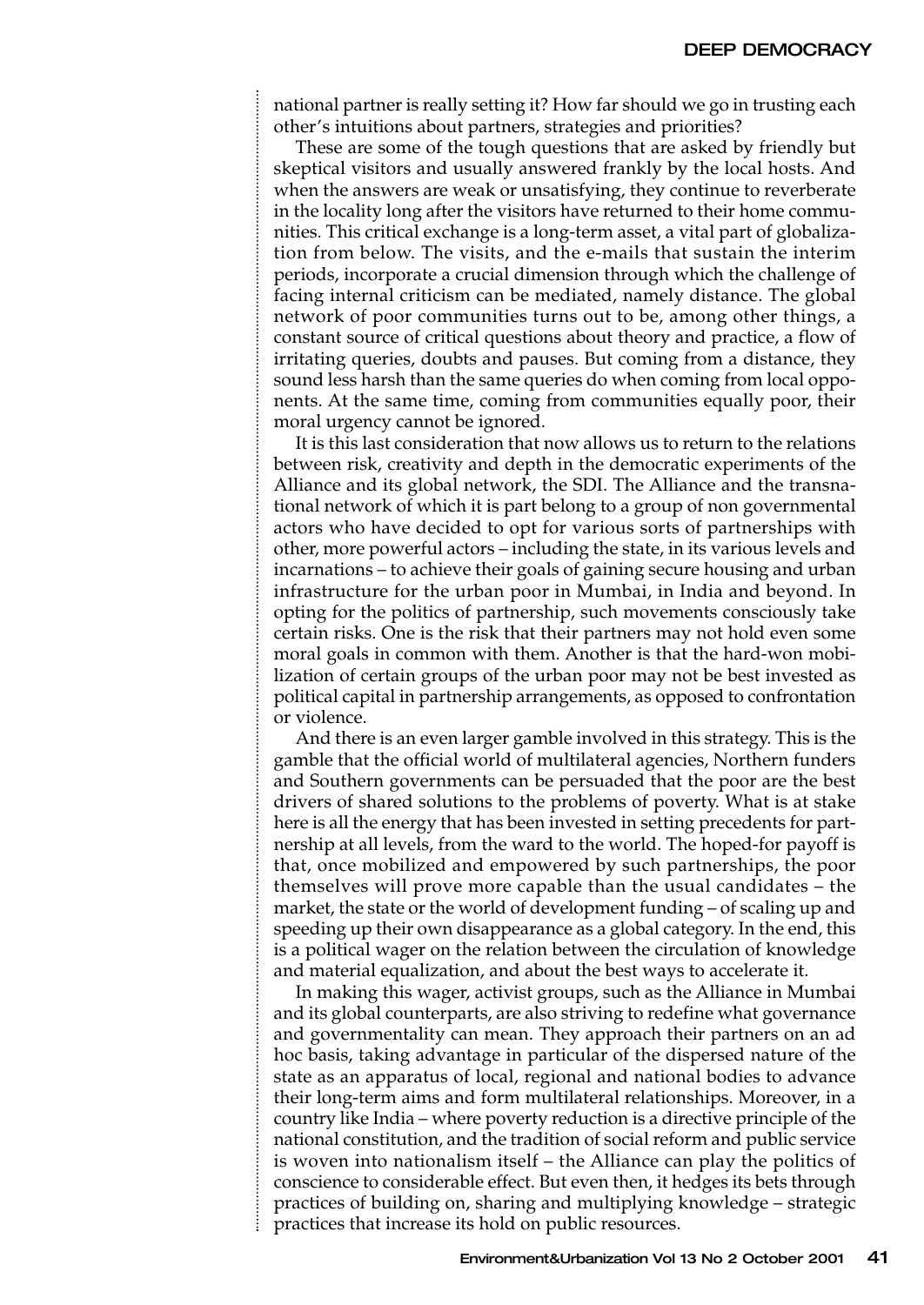#### VIII. CONCLUSION: DEEP DEMOCRACY

ONE OF THE many paradoxes of democracy is that it is organized to function within the boundaries of the nation state – through such organs as legislatures, judiciaries and elected governments – to realize one or another image of the common good or general will. Yet its values make sense only when they are conceived and deployed universally, which is to say, global in reach. Thus, the institutions of democracy and its cardinal values rest on an antinomy. In the era of globalization, this contradiction rises to the surface as the porousness of national boundaries becomes apparent and the monopoly of national governments over global governance becomes increasingly embattled.

Efforts to enact or revive democratic principles have generally taken two forms in the period since 1970, which many agree is the beginning of globalization (or of the current era of globalization, for those who wish to write it into the whole of human history). One form is to take advantage of the speed of communications and the sweep of global markets to force national governments to recognize universal democratic principles within their own jurisdictions. Much of the politics of human rights takes this form. The second form, more fluid and quixotic, is the sort that I have described here. It constitutes an effort to institute what we may call "democracy without borders" after the analogy of international class solidarity as conceived by the visionaries of world socialism in its heyday. This effort is what I seek to theorize in terms of deep democracy.

In terms of its semantics, "deep democracy" suggests roots, anchors, intimacy, proximity and locality; and these are important associations. Much of this essay has been taken up with values and strategies that have just this quality. They are about such traditional democratic desiderata as inclusion, participation, transparency and accountability, as articulated within an activist formation. But I want to suggest that the lateral reach of such movements – their efforts to build international networks or coalitions of some durability with their counterparts across national boundaries – is also a part of their "depth".

This lateral or horizontal dimension, which I have touched upon in terms of the activities of Shack/Slum Dwellers International, seeks direct collaborations and exchanges between poor communities themselves, based on the "will to federate". But what gives this cross-national politics its depth is not just its circulatory logic of spreading ideas of savings, housing, citizenship and participation, "without borders" and outside the direct reach of state or market régimes. Depth is also to be located in the fact that, where successful, the spread of this model produces poor communities able to engage in partnerships with more powerful agencies – urban, regional, national and multilateral – that purport to be concerned with poverty and with citizenship. In this second sense, what these horizontal movements produce is a series of stronger community-based partners for institutional agencies charged with realizing inclusive democracy and poverty reduction. This, in turn, increases the capability of these communities to perform more powerfully as instruments of deep democracy in the local context. The cycles of transactions – both vertical (local/national) and horizontal (transnational/global) – are enriched by the process of criticism by members of one federated community, in the context of exchange and learning, of the internal democracy of another. Thus, internal criticism and debate, horizontal exchange and learning, and vertical collaborations and partnerships with more powerful persons and